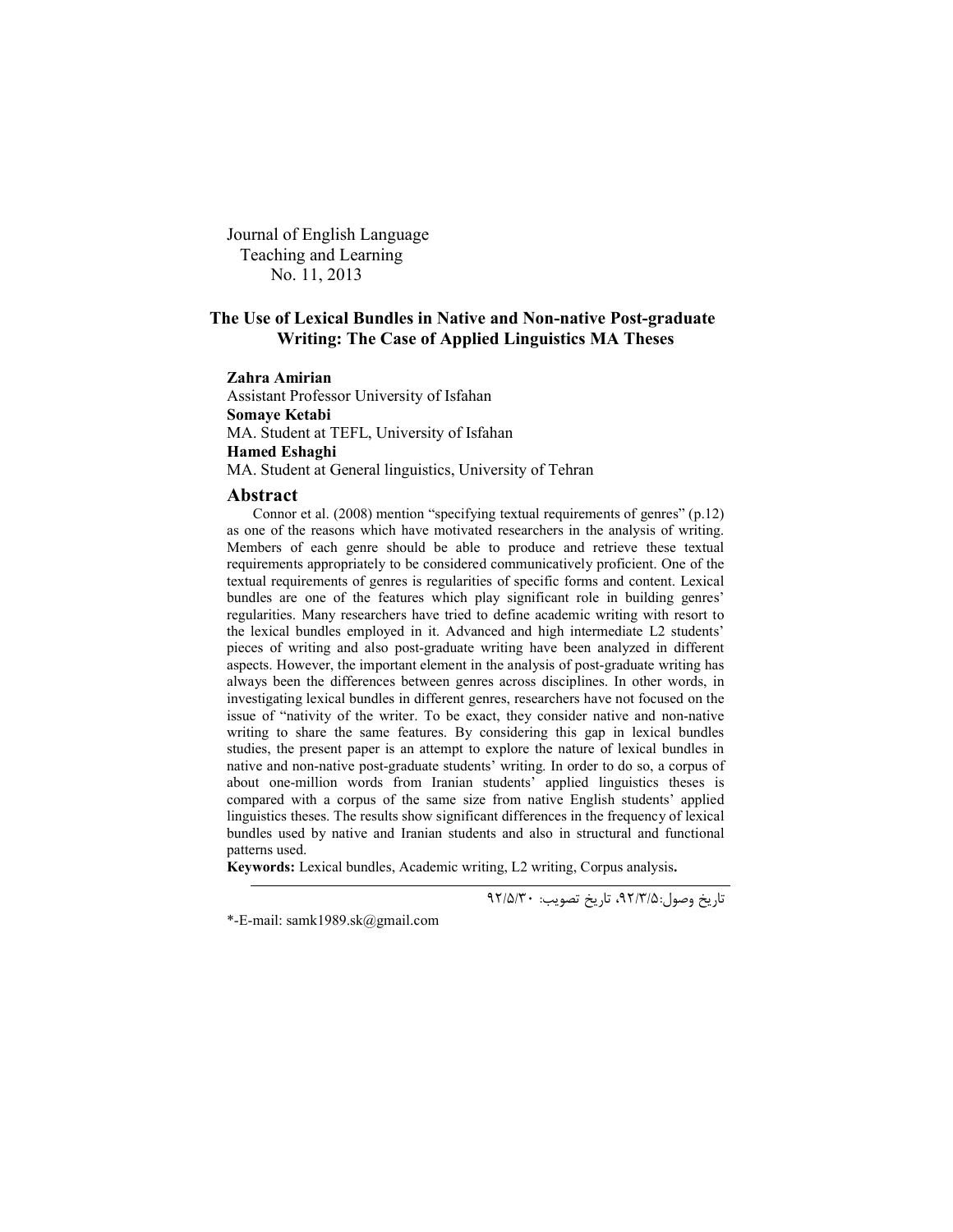#### **Introduction**

University students face different challenges when they enter academic world. One of the great challenges is to get their articles published, and in order to do so they should elaborate their ideas like experts. The academic genre, like other genres, has its special words and structures. Using special formulaic language, which is defined by the field students are writing in, is one of the ways to be successful in the academic world. Applying especial prefabricated patterns shows that the author is a member of the academic group, and her/his writing is considered commendable by experts.

Native speakers produce formulaic language more than non-native speakers (Schmitt and Carter, 2004). The production of these pieces of language is automatic for native speakers, but non-native speakers usually produce non-existent chunks affected by their first language and also the academic instruction they had (Howarth, 1998). Even the learners who are advanced in English grammar and vocabulary might fail in using formulaic language. As Ädel and Erman (2012, p. 81) say "the degree of proficiency correlates significantly with the proportion and/or types of formulaic language used."

It is not yet clear that how frequent these patterns should be in academic writing, but studies have shown different frequencies of prefabricated patterns in the writing of novices and experts (Ädel and Erman, 2012; Cortes, 2006; Jalali, 2008). The focus in recent studies on formulaic language is lexical bundles.

### **Lexical bundles**

Recurrent patterns have been studied under different names such as lexical phrases and formulas (Biber et al., 2004), but Biber and his colleagues were the first scholars who introduced "lexical bundles" and defined them as "recurrent expressions regardless of their idiomaticity, and regardless of their structural status" (Biber et al., 1999). After this introduction and analyzing more corpora, some criteria were set for the expressions to be counted as lexical bundles. The first one is frequency; a group of words is considered as lexical bundles if they occur at least 20 times in a corpus of one-million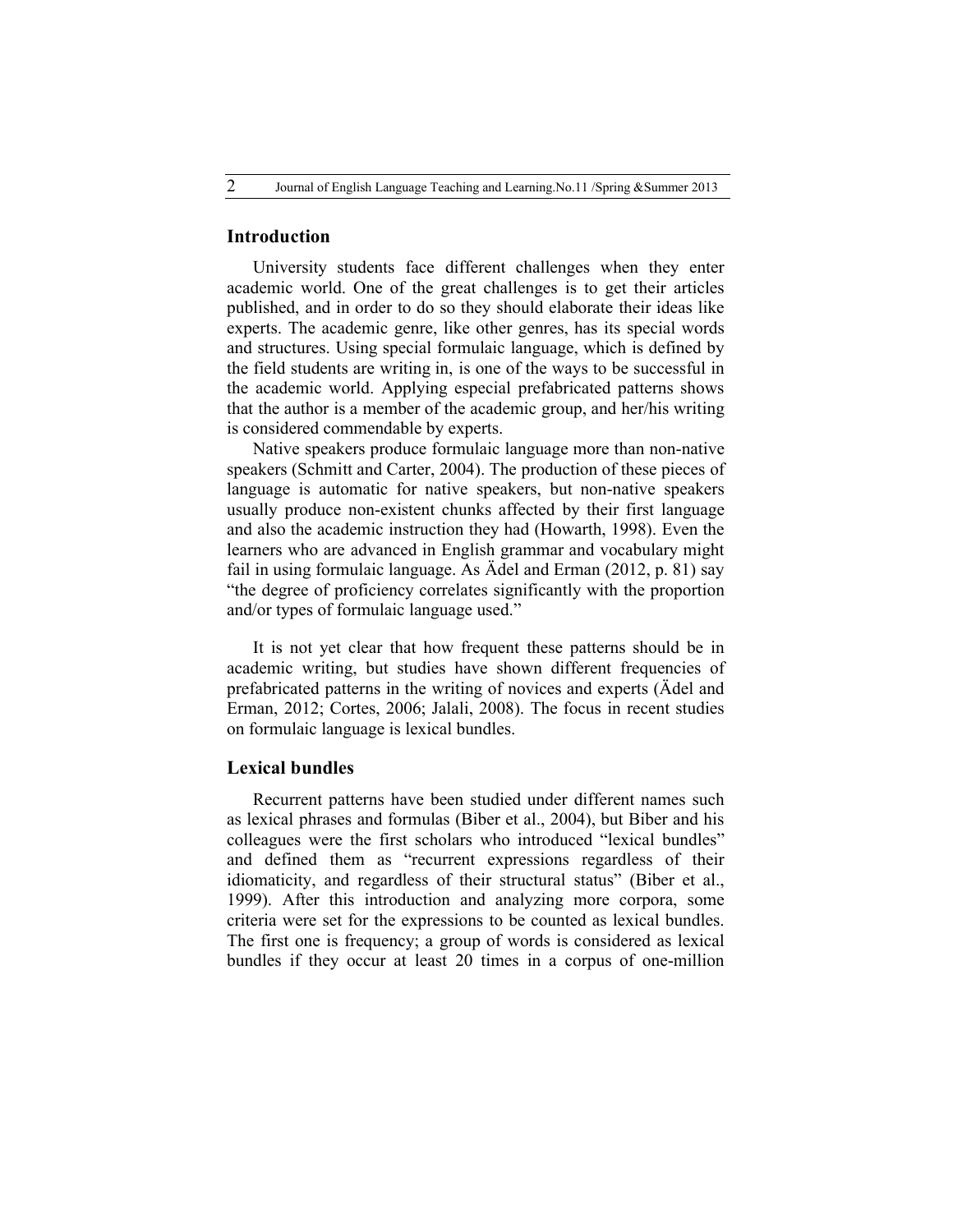words. Of course, this cut-off point is relative and is defined by the register and the mode of the corpus under study. For example, as Biber (Ibid.) showed, lexical bundles are more frequent in spoken language, so the frequency criterion in spoken language is different from written language. Additionally, for a phrase to be considered as a lexical bundle, it should be seen in five different texts as to be sure the occurrence is not because of a writer's specific style.

Two significant features about lexical bundles are their high frequency and their role in discourse construction. After examining different texts and registers, Biber et al. (2004) and Hyland (2008b) concluded that the high frequency of lexical bundles is not by chance and needs explanation. The explanation is provided by bundles' discourse functions. As Biber et al. (2004, p. 400) said "they [lexical bundles] are important building blocks of discourse, associated with basic communicative functions." They can be used as discourse organizers (e.g. *if you look at, know a little about*) or referential phrases (e.g. *at the end of*) to express new information (Biber et al., 2004; Biber and Barbiery, 2007). As Biber et al. (2004) claimed:

These sequences of words can be regarded as structural 'frames', followed by a 'slot'. The frame functions as a kind of discourse anchor for the 'new' information in the slot, telling the listener/reader how to interpret that information with respect to stance, discourse organization, or referential status. (p. 399)

#### **Lexical bundles in L1 and L2 writing**

Biber and Barbiery (2007) mention that since lexical bundles are highly frequent, it is supposed that they could be acquired naturally and there is no need to teach them. But they assert that discourse functions of lexical bundles should be taught. Following this assumption, several researchers conducted corpus-based studies to investigate differences between articles and pieces of writing of experts and those of advanced students (Ädel and Erman, 2012; Cortes, 2006; Jalali, 2008). There have been differences in their writing from the perspective of lexical bundles. Ädel and Erman concluded that advanced learners of English used more limited sets of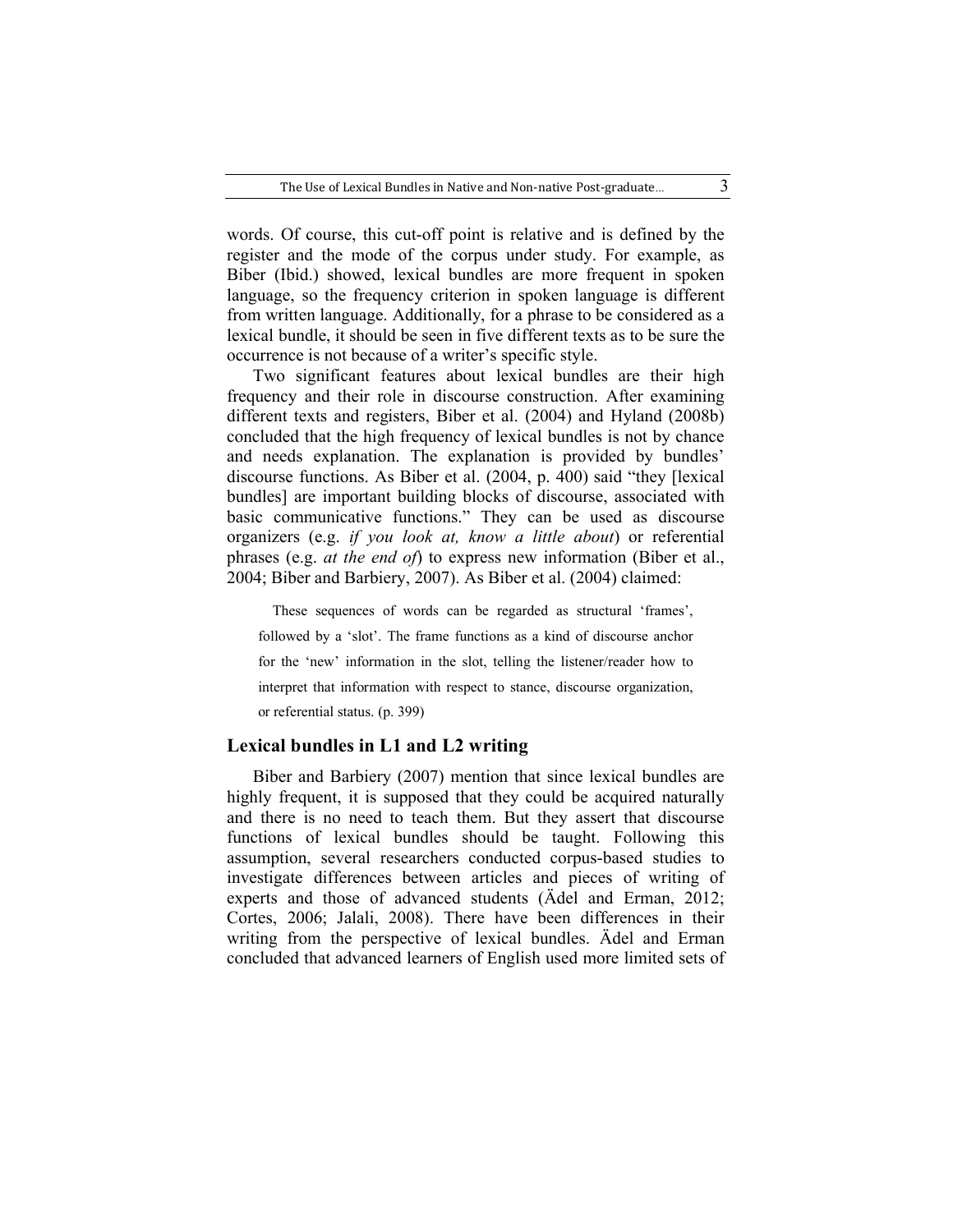bundles than native students; however, the corpus size was small in their study. In Cortes's study (2006), articles of history in three journals were compared to the writing of students, and based on differences, some lesson plans were designed to be taught. In another study, Jalali (2008) examined lexical bundles used in articles published in linguistics journals and linguistics MA theses and PhD dissertations of Iranian students, and found that there were major differences in the frequency of the lexical bundles employed. But he did not focus on the role of English as a second language in his study; his main concern was the differences between two genres (research articles and post-graduate writing).

In his comprehensive research, Hyland (2008a, b) studied MA theses, PhD dissertations, and articles of different majors (applied linguistics, biology, electrical engineering, and business studies) and found specific patterns for each genre. Nevertheless, in spite of the fact that the students were EFL learners (Chinese students) in Hyland's study, the aim was not the differences in L1 and L2 pieces of writing, but structural and functional categories in different disciplines were important.

## **Overview of the present study**

As it can be seen, the important element in the analysis of postgraduate writing has usually been the differences between disciplines (biology vs. applied linguistics) or genres (e.g. articles vs. theses). In other words, the effect of native or non-native academic setting has hardly ever been investigated in post-graduate writing. Post-graduate writing is considered to be special since the students are proficient in English and they have studied many articles and books written by experts in order to write their theses and dissertations. So, native and non-native post-graduate students are both familiar with academic expressions. The point is that the degree to which the setting can affect their writing has not investigated yet.

By considering the gap in the studies of lexical bundles in postgraduate writing, this study is an attempt to explore the nature of lexical bundles in applied linguistics MA theses of native and nonnative students. The corpora used in this study are composed of about two million words of MA theses of native and Iranian students which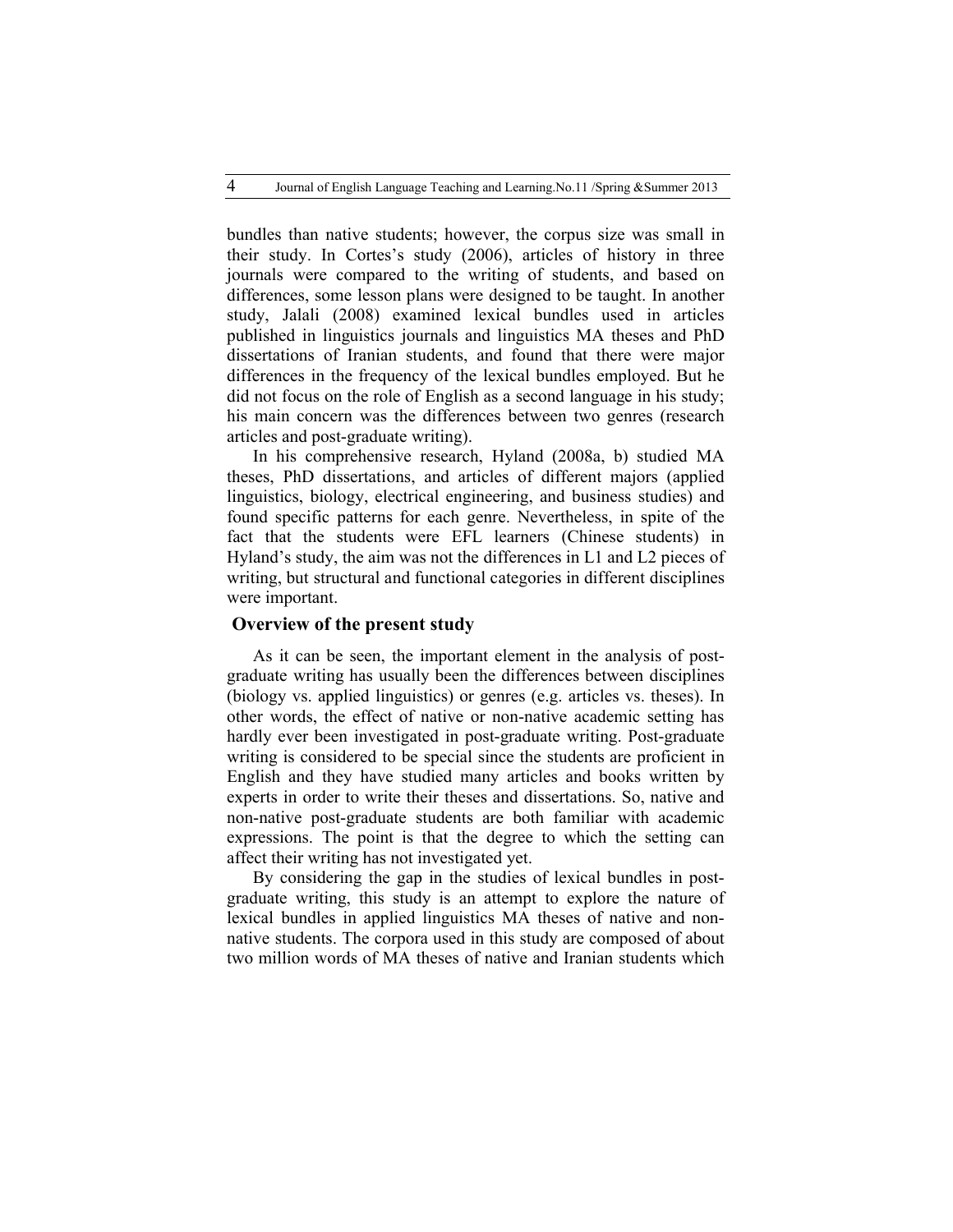is the optimal size to investigate lexical bundles. This was not true for previous studies in which the number of words was less than one million in MA theses.

Native students' theses were gathered by the use of Edinburgh research archive, and Iranian students' theses were collected by the help of post-graduates in University of Isfahan and University of Tehran. The writer hopes that the results of this study shed more light on the nature of lexical bundles in L1 and L2 post-graduate writing.

#### **Corpora**

The data in the present study consist of two corpora of applied linguistics MA theses of Iranian students (which were written in non-native setting by Iranian students and edited by Iranian supervisors) and native students' applied linguistics MA theses (which were written in native setting by English students and edited by English supervisors). The first corpus was composed of 46 theses and the second one consists of 48 theses:

**Table 1.** *Corpora Word Count*

|                                                            | <b>Total Words</b> |
|------------------------------------------------------------|--------------------|
| applied linguistics MA theses of Iranian<br>students       | 5.740              |
| applied linguistics MA theses of native<br><b>Students</b> | 9.690              |

#### **Method**

Four-word bundles were chosen to be investigated in this study since they are more frequent than five-word clusters and present more range of functions and structures than three-word bundles (Hyland, 2008a). The frequency cut-off point is set at 20 times per million words and the least occurrence in 5 texts. AntConc 3.2.1 (Anthony, 2007) was used to find lexical bundles. The frequencies and functional and structural categories of each corpus was first identified and then compared.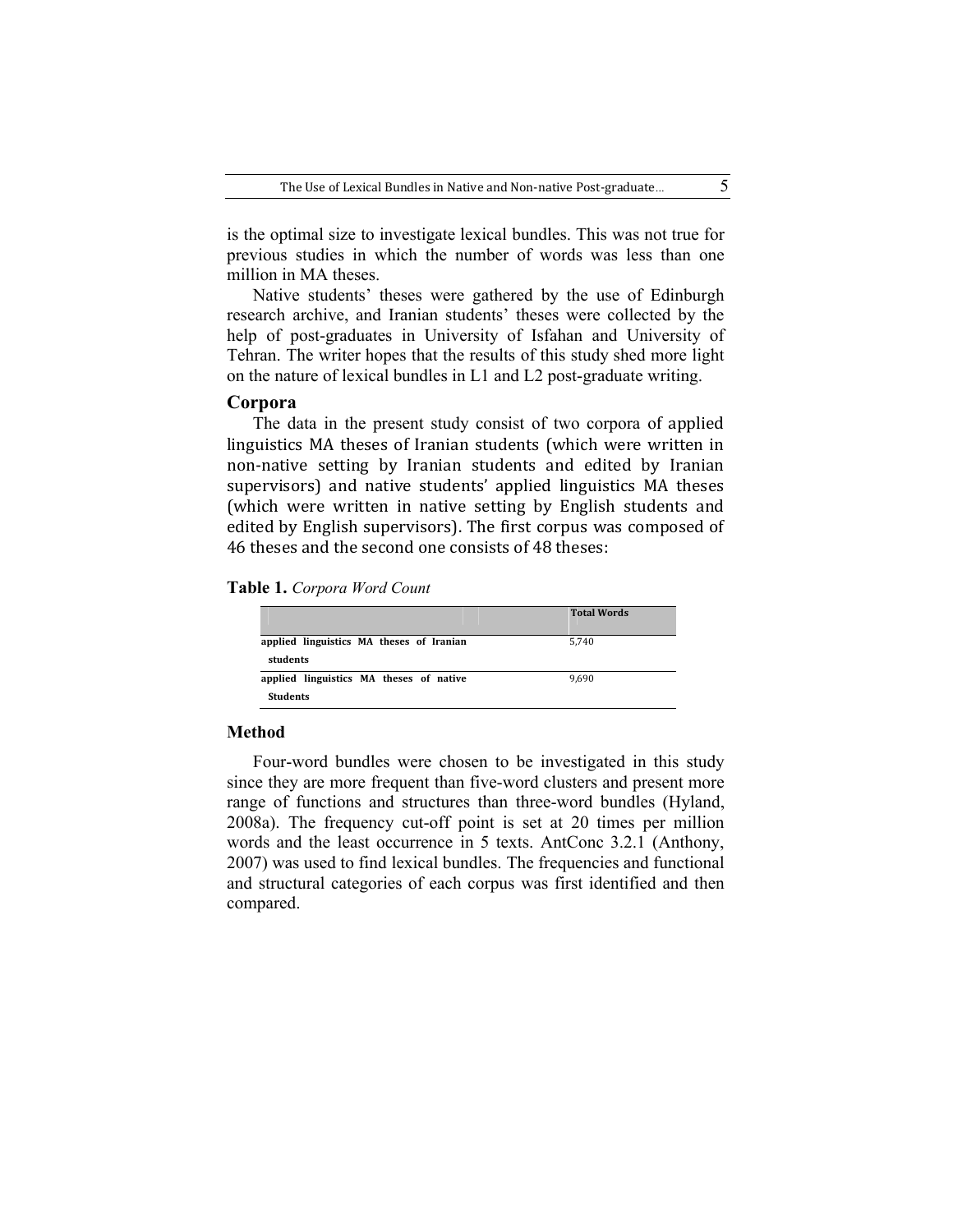## **Results**

Considerable differences were seen in the frequency of bundles in post-graduate writing of native and Iranian students. Table 2 presents the frequency in each corpus:

**Table 2**. Bundle Frequency in Corpora

| Genres                                                      | <b>No. of Texts</b> | No. of<br>Total<br><b>Words</b> | No. of Different<br><b>Lexical Bundles</b> | of Total<br>No.<br>Cases |
|-------------------------------------------------------------|---------------------|---------------------------------|--------------------------------------------|--------------------------|
| Applied linguistics MA theses of<br><b>Iranian students</b> | 46                  | 1.035.740                       | 211                                        | 8465                     |
| Applied linguistics MA theses of<br>native Students         | 48                  | 1.059.690                       | 61                                         | 2073                     |

The number of different bundles used in native students' theses is much less than the frequency of clusters in Iranian students' theses. The reason for this overuse might be the instruction they had in their writing classes. They are usually taught that in order to be considered as a part of academic community, they should use formulaic language. However, because of "the lack of rich input" (Schmitt and Carter, 2004, p. 13), overuse, underuse, or misuse of these expressions are common in L2 writing.

There are also some differences in the most frequent lexical bundles used in two corpora. Table 3 represents these differences: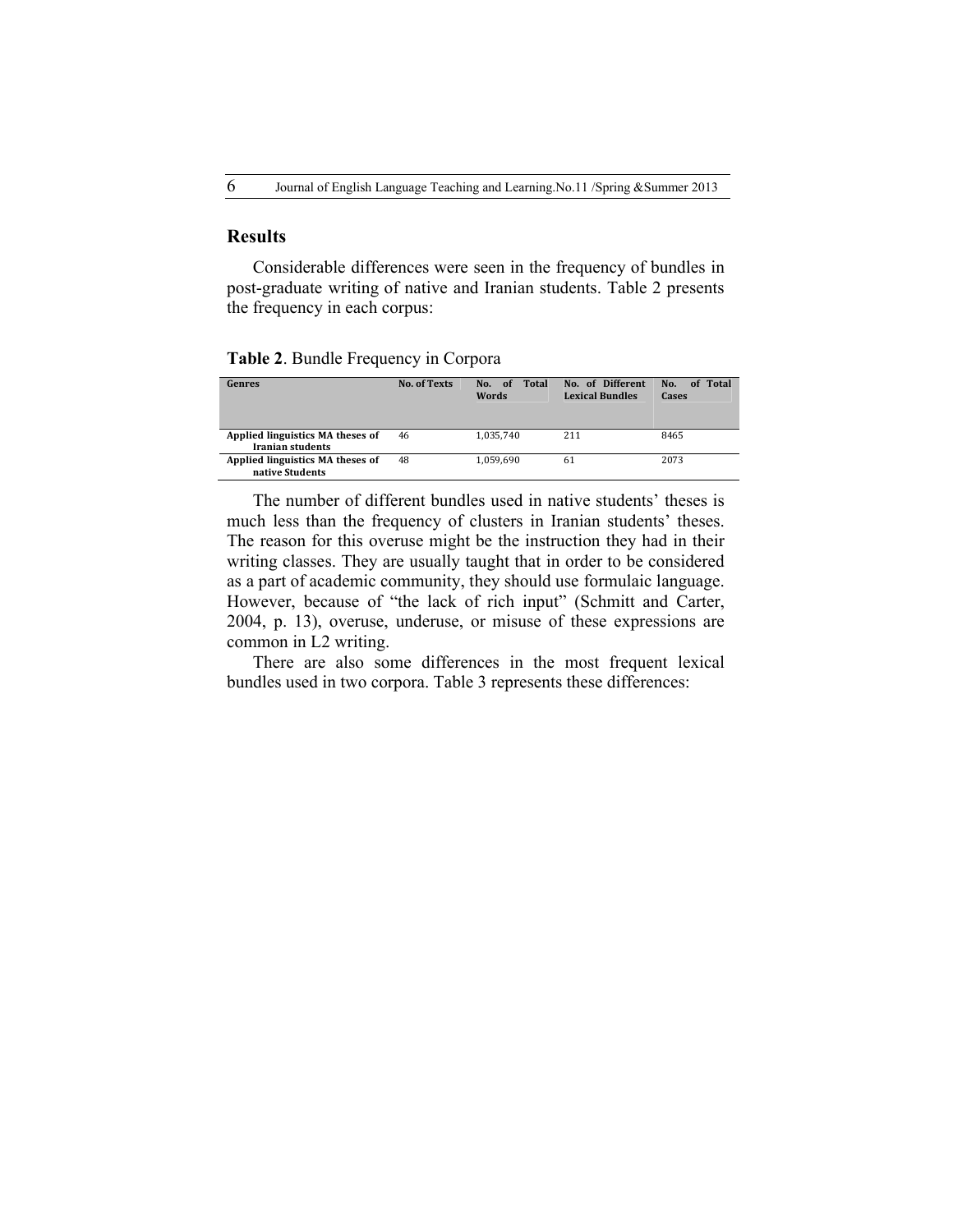|                | Native Students' Linguistics MA<br><b>Theses</b> |     | Iranian Students' Linguistics MA<br><b>Theses</b> |     |
|----------------|--------------------------------------------------|-----|---------------------------------------------------|-----|
| $\mathbf{1}$   | the results of the                               | 251 | on the other hand                                 | 110 |
| $\overline{c}$ | on the other hand                                | 246 | in the case of                                    | 84  |
| 3              | in the case of                                   | 145 | the University of Edinburgh                       | 76  |
| 4              | in the target language                           | 131 | as well as the                                    | 75  |
| 5              | of the present study                             | 107 | in the context of                                 | 59  |
| 6              | the meaning of the                               | 102 | it is important to                                | 57  |
| 7              | one of the most                                  | 100 | at the end of                                     | 51  |
| 8              | at the same time                                 | 96  | the end of the                                    | 48  |
| 9              | significant difference between<br>the            | 86  | as a result of                                    | 47  |
| 10             | in the field of                                  | 83  | I would like to                                   | 47  |
| 11             | in the process of                                | 81  | the rest of the                                   | 47  |
| 12             | at the end of                                    | 78  | for the purposes of                               | 44  |
| 13             | is one of the                                    | 78  | can be found in                                   | 41  |
| 14             | as well as the                                   | 77  | the structure of the                              | 41  |
| 15             | in the target text                               | 77  | an example of a                                   | 38  |
| 16             | on the basis of                                  | 77  | that there is a                                   | 38  |
| 17             | the results of this                              | 76  | the use of the                                    | 38  |
| 18             | in the present study                             | 73  | in relation to the                                | 36  |
| 19             | in other words the                               | 73  | should be noted that                              | 35  |
| 20             | in the use of                                    | 71  | can be seen in                                    | 34  |
| 21             | results of this study                            | 68  | in terms of the                                   | 32  |
| 22             | to the fact that                                 | 68  | the purposes of this                              | 32  |
| 23             | there is a significant                           | 66  | in the form of                                    | 31  |
| 24             | the end of the                                   | 66  | it should be noted                                | 30  |
| 25             | as a result of                                   | 63  | the total number of                               | 30  |
| 26             | as a foreign language                            | 62  | at the same time                                  | 29  |
| 27             | of the target language                           | 62  | at the University of                              | 29  |
| 28             | the findings of the                              | 62  | can be used to                                    | 29  |
| 29             | used in this study                               | 61  | in the present study                              | 29  |
| 30             | the analysis of the                              | 60  | that there is no                                  | 29  |
|                |                                                  |     |                                                   |     |

**Table 3.** *Thirty Most Frequent Four-word Bundles in Corpora*

Some of the bundles which were used the most in native students' writing are not common in the writing of Iranian students (compared with other bundles) such as "as a result of." Some bundles such as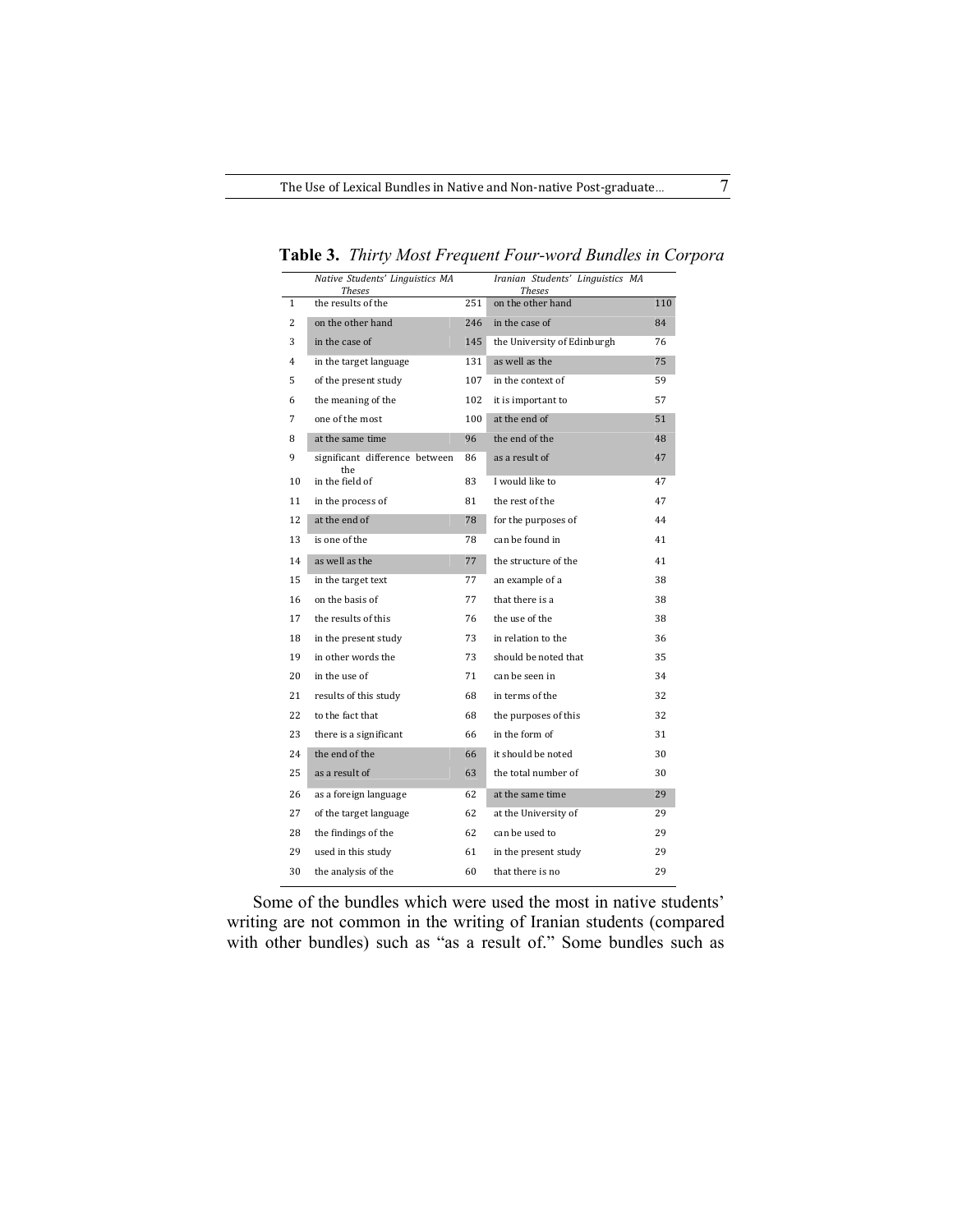"the rest of the" and "I would like to" are shared in two corpora, but they are among the least frequent bundles in Iranian writing. All in all, it was found that 34 bundles were shared in two corpora, but the frequencies are not the same in native and Iranian writing.

#### **Structural categorization of lexical bundles**

Biber et al's taxonomy (1999) is chosen to classify bundles structurally. However, the researchers in the present study modified the definition of "other" group (shown in Table 4). In Biber et al's taxonomy, lexical bundles such as "by the fact that" and "in a way that", which consist of a prepositional phrase and a word of another phrase, are in "other prepositional phrases" group, but in this study they are in "other" group (bundles which do not fit into other categories and are not complete phrases). Moreover, there are separate groups named "noun phrase" and "prepositional phrase" which represent complete structures of NPs and PPs.

| Structure                   | Examples                                                                                                      |
|-----------------------------|---------------------------------------------------------------------------------------------------------------|
| $NP + of$ -phrase fragments | the results of the, the use of the, the end of the, the findings of the                                       |
| fragments                   | n phrase with other post modifier <i>participants</i> in the the relationship between the English as a second |
|                             | Its of this study, findings of this study, purpose of this study                                              |
| $PP + of$ -phrase fragments | in the case of, in the form of, at the end of, as a result of                                                 |
| <b>T</b> PP fragments       | respect to the, in English as a, in relation to the                                                           |
|                             | he other hand, in the target language, in the same way                                                        |
| cipatory it + $VP/AdjP$     | necessary to, it is important to, it is possible to                                                           |
| $ive + PP$ fragment         | I in this study, used in order to                                                                             |
| Copula be $+ NP/AdjP$       | is a significant difference, is a kind of                                                                     |
| <b>TS</b>                   | uld like to, in other words the, of language learning the                                                     |

*Table4. Most Common Patterns of Four-word Bundles in Academic Writing* 

*(Biber et al., 1999, pp. 997-1025)*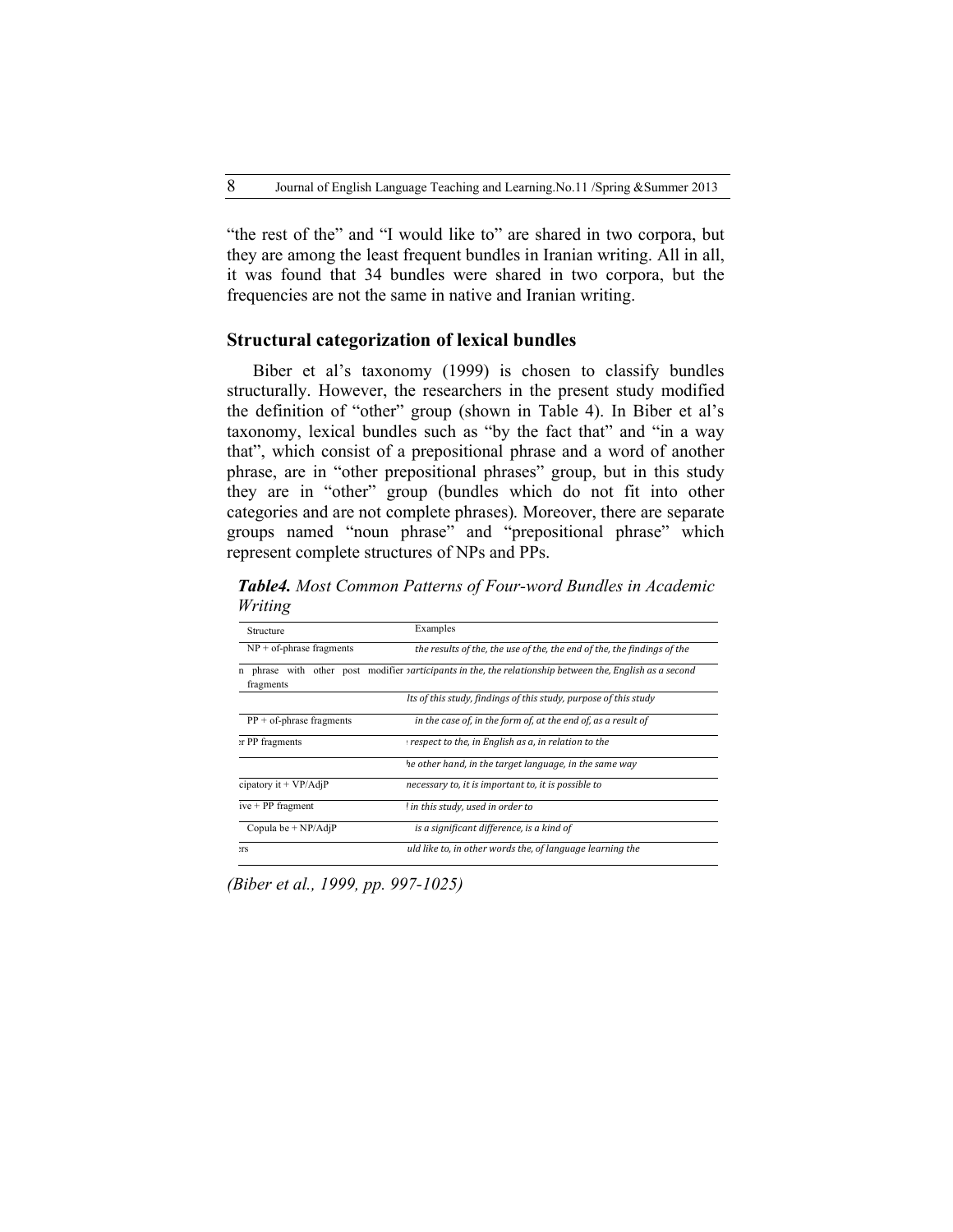## **Structural comparison of four-word lexical bundles in two corpora**

Structural grouping of bundles in Iranian and native students' theses is shown in Table 5. It is evident in Table 5 that both groups of students were more interested in using phrasal clusters  $(NP, NP + of$ phrase fragments/other post-modifier fragments, PP, PP + of-phrase fragments, other PP fragments) than clausal bundles (it +  $VP/AdjP$ , passive  $+ PP$  fragments, be  $+ NP/AdjP$ . The most employed bundles in Iranian post-graduate writing are those without complete and unified structure which are labeled as "others". Clusters like "as well as the" and "in other words the" are among the most used bundles in Iranian students' post-graduate writing. The second mostly used clusters are prepositional phrases. One of the most frequent four-word bundles in Iranian students' writing is "on the other hand" which a prepositional phrase is. Phrases with prepositions as their heads such as PP with embedded *of*-phrase fragments, other PP fragments, and PP were employed more than phrases with nouns as their heads which are  $NP$ , Noun phrase with other post modifier fragments,  $NP + of$ -phrase fragments (38.51% vs. 30.53%). The least frequent four-word lexical bundles are "it  $+ VP/AdjP$ ".

| <b>Table 5.</b> Structural Comparison of Lexical Bundles in Linguistics |  |  |
|-------------------------------------------------------------------------|--|--|
| MA Theses of Iranian and Native Students                                |  |  |

| Structure                                         | Frequency of<br>Different<br>Categories | Frequency of<br><b>Total Cases</b> | Percentage $(\% )$   |  |
|---------------------------------------------------|-----------------------------------------|------------------------------------|----------------------|--|
| $NP + of$ -phrase fragments                       | $34 \times 18$                          | 1340\620                           | 16.21\29.9           |  |
| Noun phrase with other post modifier<br>fragments | $17\backslash0$                         | 660\0                              | $8.30\,0$            |  |
| NP                                                | $13\backslash0$                         | 479\0                              | $6.02 \& 0$          |  |
| PP with embedded of-phrase fragments              | $27\backslash12$                        | 1376\424                           | 16.64\20.68          |  |
| Other PP fragments                                | $7\backslash1$                          | $245\36$                           | $3.08\backslash1.57$ |  |
| PP                                                | $27\backslash4$                         | 1553\149                           | 18.79\7.26           |  |
| Anticipatory it + VP/AdjP                         | $6\sqrt{7}$                             | 150\193                            | 1.88\9.41            |  |
| Passive $+$ PP fragment                           | $11\backslash4$                         | 314\132                            | $3.94\6.43$          |  |
| Copula be $+ NP/AdjP$                             | $7\backslash 4$                         | 267\89                             | $3.35\$ 4.34         |  |
| Others                                            | $62\backslash11$                        | 1881\430                           | 22.75\20.74          |  |
| Total                                             | $211\,61$                               | 8265\2073                          | 100\100              |  |

*\*numbers to the left of the slash are for Iranian students and those to the right are for native students*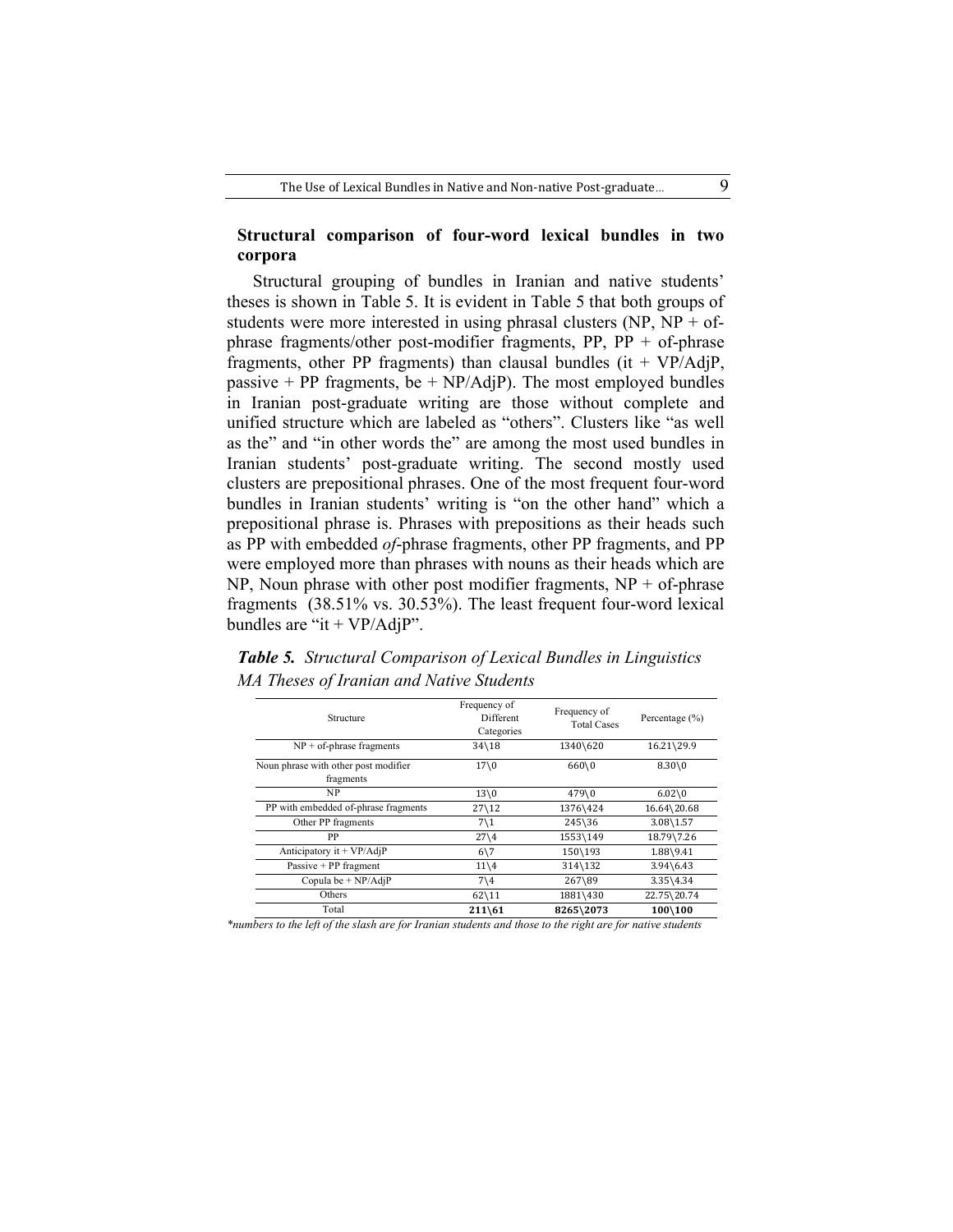Noun phrases with *of*-phrase fragments were used more than other structural groups in native students' writing. But they did not employ noun phrases with other post modifier fragments. For example, "one of the most" –which is among the most common clusters in Iranian students' master theses– was not used at all in native students' postgraduate writing. Moreover, native students did not use lexical bundles with complete NP structures in their writing. Phrases with nouns as their heads were almost as common as prepositional phrases (29.9 vs. 29.69) in native students' theses. The least frequent bundles in native students' theses are prepositional phrase fragments (without *of*).

There are some similarities and differences in structural patterns of two corpora. Talking about similarities, one can say that both groups of students use phrasal structures more than clausal ones. Another similarity is in the use of "Be  $+ NP/AdjP$ " and PP fragments without *of* labeled as "other PP fragments"; both Iranian and native students did not employ these group very much.

Nevertheless, differences are seen more than similarities in comparing structural patterns of lexical bundles in Iranian and native students' post-graduate writing. One of the dissimilarities is found in employing clausal and phrasal bundles. Although both groups used more phrasal bundles than clausal bundles, the percentage of clausal clusters in native students' writing is twice more than its percentage in Iranian students' writing (Figure 1). Among clausal clusters in Iranian students' theses (and also among all structural groups), bundles with anticipatory *it* are the least frequent ones; however, this is not the case for native students' theses. Moreover, Iranian students were more inclined to use complete prepositional phrases without *of* than native students were. Iranian students were also more interested in employing two structural groups with noun phrases (complete noun phrases and noun phrases with other post modifiers). Instead, native students used noun phrases with *of*-phrase fragments more.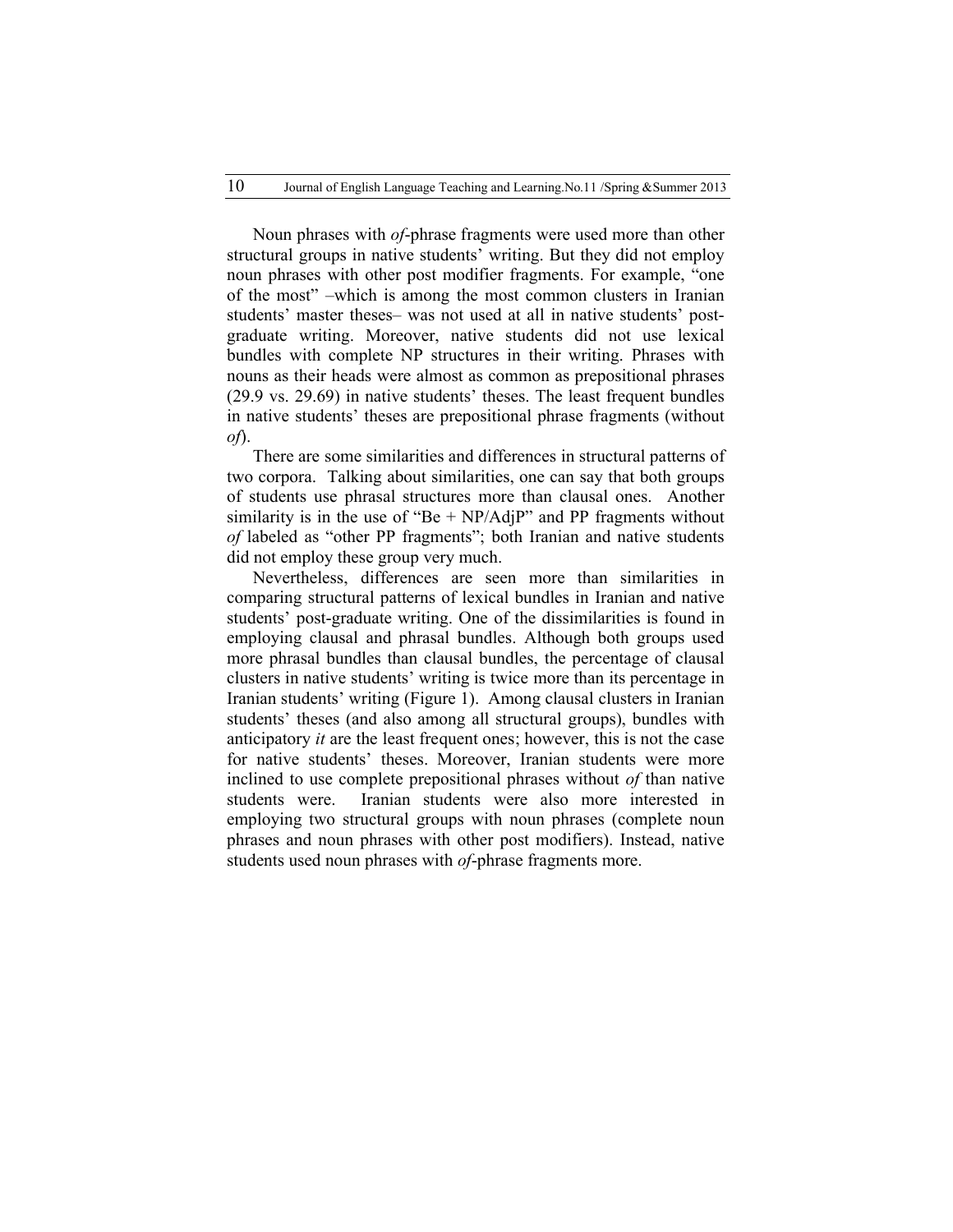

*Figure 1.* Phrasal and Clausal Bundles in Two corpora

## **Functional categorization of lexical bundles**

Hyland's grouping (2008a), which was originally developed from Biber et al.'s study (2004), has been used to functionally organize four-word bundles in this study. This classification is preferred to Biber et al.'s (2004) since it is specifically designed for academic writing. Table 6 presents functional categorization of four-word bundles based on Hyland's model (2008a).

*Table 6: Functional Categorization of Four-word Lexical Bundles in Academic Writing (Hyland, 2008a)*

| <b>Major Functions</b> | <b>Sub-categories</b>                   | <b>Examples</b>                        |
|------------------------|-----------------------------------------|----------------------------------------|
| Research-oriented      | Location                                | at the beginning of, at the same time, |
| writers<br>Help<br>to  | indicating time/place                   | in the present study                   |
| structure their        | Procedure                               | the use of the, the role of the, the   |
| activities<br>and      |                                         | purpose of the, the operation of       |
| experiences of         |                                         | the                                    |
| the real world         | Ouantification                          | the magnitude of the, a wide range     |
|                        |                                         | of, one of the most                    |
|                        | Description                             | the structure of the, the size of the, |
|                        |                                         | the surface of the                     |
|                        | Topic                                   | in the Hong Kong, the currency         |
|                        | related to the field of research        | board system                           |
| Text-oriented          | Transition signals                      | on the other hand, in addition to the, |
| Concerned with the     | establishing additive or contrastive    | in contrast to the                     |
| organization of        | links between elements                  |                                        |
| the text and its       | Resultative signals                     | as a result of, it was found that,     |
| meaning as a           | mark inferential or causative relations | these results suggest that             |
| message<br><b>or</b>   | between elements                        |                                        |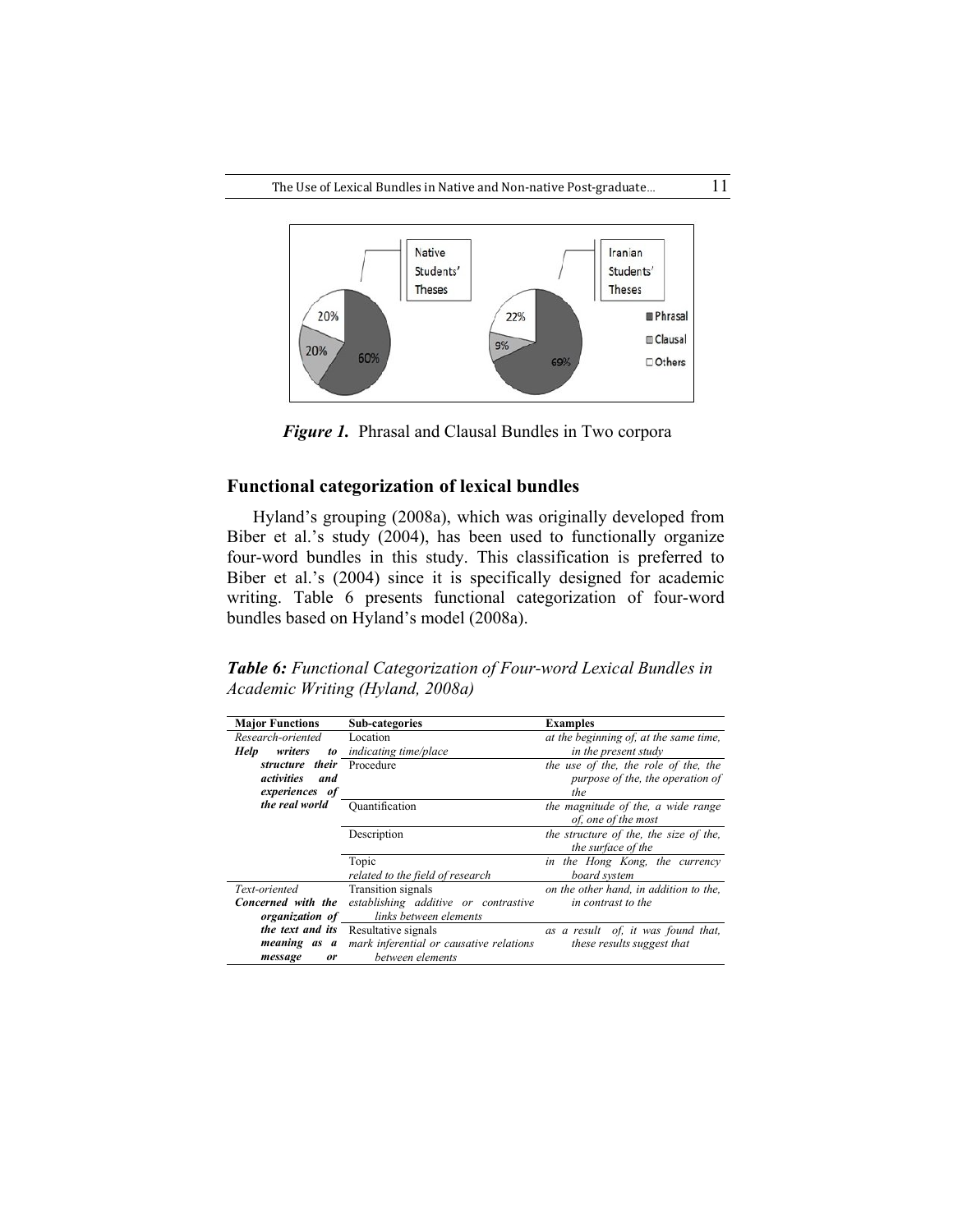| argument                        | Structuring signals                                           | in the present study, in the next                           |  |
|---------------------------------|---------------------------------------------------------------|-------------------------------------------------------------|--|
|                                 | text-reflexive markers which organize                         | section, as shown in                                        |  |
|                                 | stretches of discourse or                                     | figure                                                      |  |
|                                 | direct reader elsewhere in text                               |                                                             |  |
|                                 | Framing signals                                               | in the case of.                                             |  |
|                                 | specifying<br>situate<br>arguments<br>by                      | with respect to the, on the basis of, in<br>the presence of |  |
|                                 | limiting conditions                                           |                                                             |  |
| Participant-oriented            | Stance features                                               | are likely to be, may be                                    |  |
| These are focused               | convey the writer's attitudes and due to, it is possible that |                                                             |  |
| on the writer or<br>evaluations |                                                               |                                                             |  |
| reader of                       | <i>the</i> Engagement features                                | it should be noted that, as can be                          |  |
| text                            | address readers directly                                      | seen                                                        |  |

#### **Functional comparison of four-word lexical bundles in the two corpora**

Table 7 shows the functional grouping of bundles in this study. The difference between the frequencies of three categories in native speakers' writing is not like Iranian students' writing. In other words, the difference between the percentages of three categories frequencies is about 5 and 10 in native students' writing, but this is not the case for Iranian students' writing. The difference between the most and the least used categories is about 52 percent. It can be said that lexical bundles are distributed more equally in three functional groups in native students' writing.

More than half of four-word lexical bundles are in research oriented category in post-graduate writing of Iranian students. In order to prove that they are proficient enough in explaining and elaborating on the research processes, MA students mostly use research-oriented bundles (Hyland, 2008b). This statement is true for Iranian students' writing, but native students are more interested to organize their texts by using text-oriented bundles.

Among research oriented bundles, Iranian students are mostly interested in using clusters which represent the field of research (topic). These bundles are made of words and expressions which are directly and specifically related to the subject under study (Hyland, 2008a). A contextualized example of these bundles is shown in sentence 1: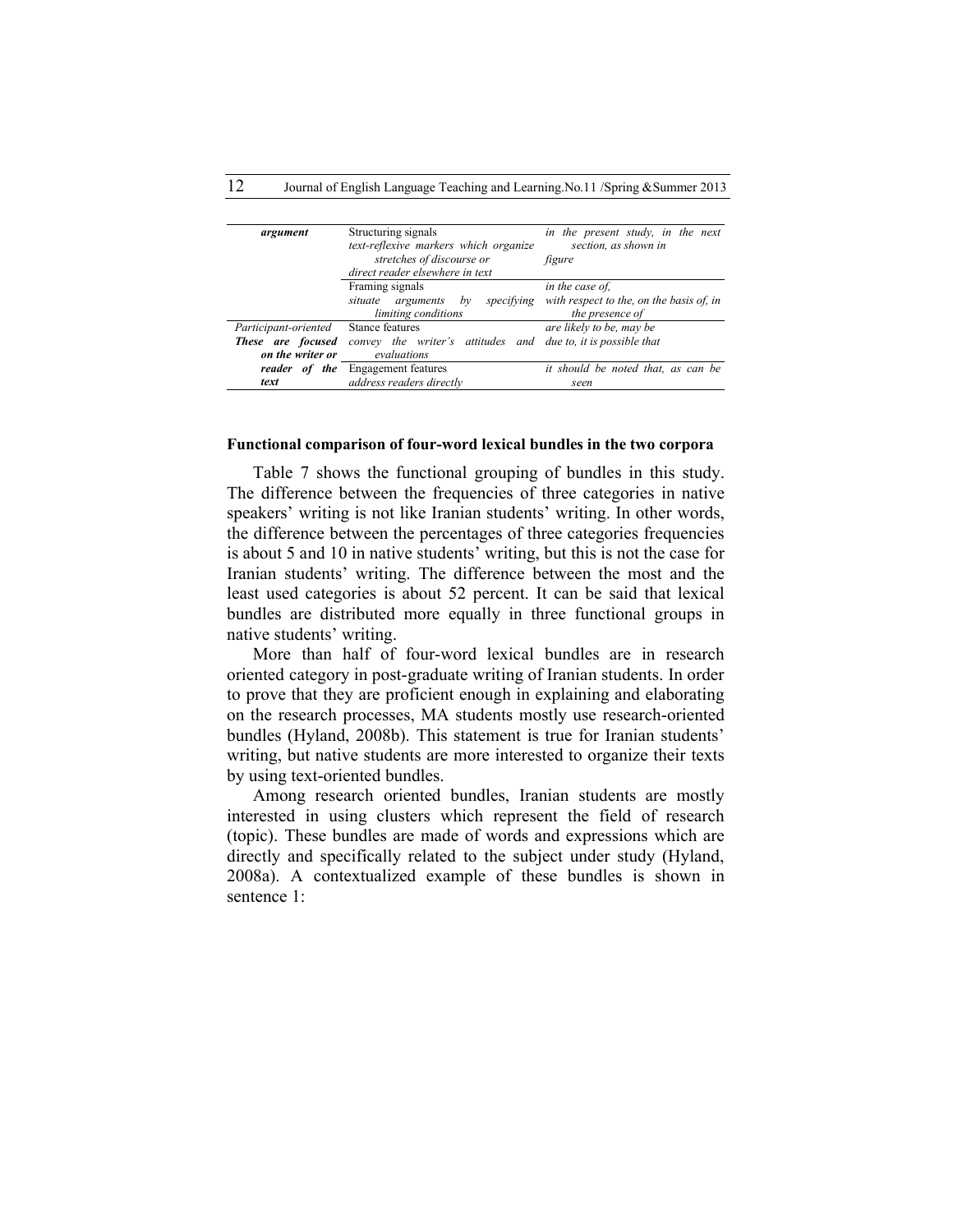*1) A brief look at four decades of language teaching and learning literature reveals that any language teaching method that once made its way to the field paid special attention to vocabulary learning as one of the major building blocks of a language.*

**Table 7***. Functional Categorization of Lexical Bundles in Linguistics MA Theses of Iranian and Native Students*

| Function                               | Frequency of Different<br>Categories | Frequency of Total<br>Cases | Percentage $(\% )$    |
|----------------------------------------|--------------------------------------|-----------------------------|-----------------------|
| Research-oriented                      | $124\overline{25}$                   | 4718                        | 57.08\35.69           |
| Location                               | $16\backslash 6$                     | 783\208                     | 9.47\1014             |
| Procedure                              | $33\backslash5$                      | 1132\141                    | 13.69\6.87            |
| <b>Quantification</b><br>٠             | $15\overline{\smash)3}$              | $618\,62$                   | $7.47\backslash3.02$  |
| <b>Description</b><br>٠                | $28 \ 8$                             | 912\201                     | 11.03\9.8             |
| <b>Topic</b>                           | $32\overline{\smash)3}$              | 1273\128                    | 15.40\6.17            |
| Text-oriented                          | 70\19                                | 3078\809                    | 37.24\39.46           |
| <b>Transition signals</b><br>$\bullet$ | $28\backslash4$                      | 1098\246                    | 13.28\12              |
| <b>Resultative signals</b><br>٠        | $8\backslash2$                       | 590\75                      | $7.13\backslash3.65$  |
| <b>Structuring signals</b>             | $16\backslash 5$                     | 566\165                     | $6.84\backslash 8.04$ |
| <b>Framing signals</b><br>٠            | $18\overline{8}$                     | 824\323                     | 9.96\15.57            |
| Participant-oriented                   | $17\backslash17$                     | 469\524                     | $5.67\backslash25.56$ |
| <b>Stance features</b>                 | $11\backslash12$                     | 305\340                     | 3.68\16.58            |
| <b>Engagement features</b>             | $6\backslash 5$                      | 164\184                     | 1.98\8.97             |
| Total                                  | 211\61                               | 8265\2073                   | 100\100               |

*\*numbers to the left of the slash are for Iranian students and those to the right are for native students*

 However, native students mostly used text-oriented bundles which are "concerned with the organization of the text and its meaning as a message or argument" (Hyland, 2008a, p. 13). Framing signals are the most common subcategory of text-oriented bundles in native students'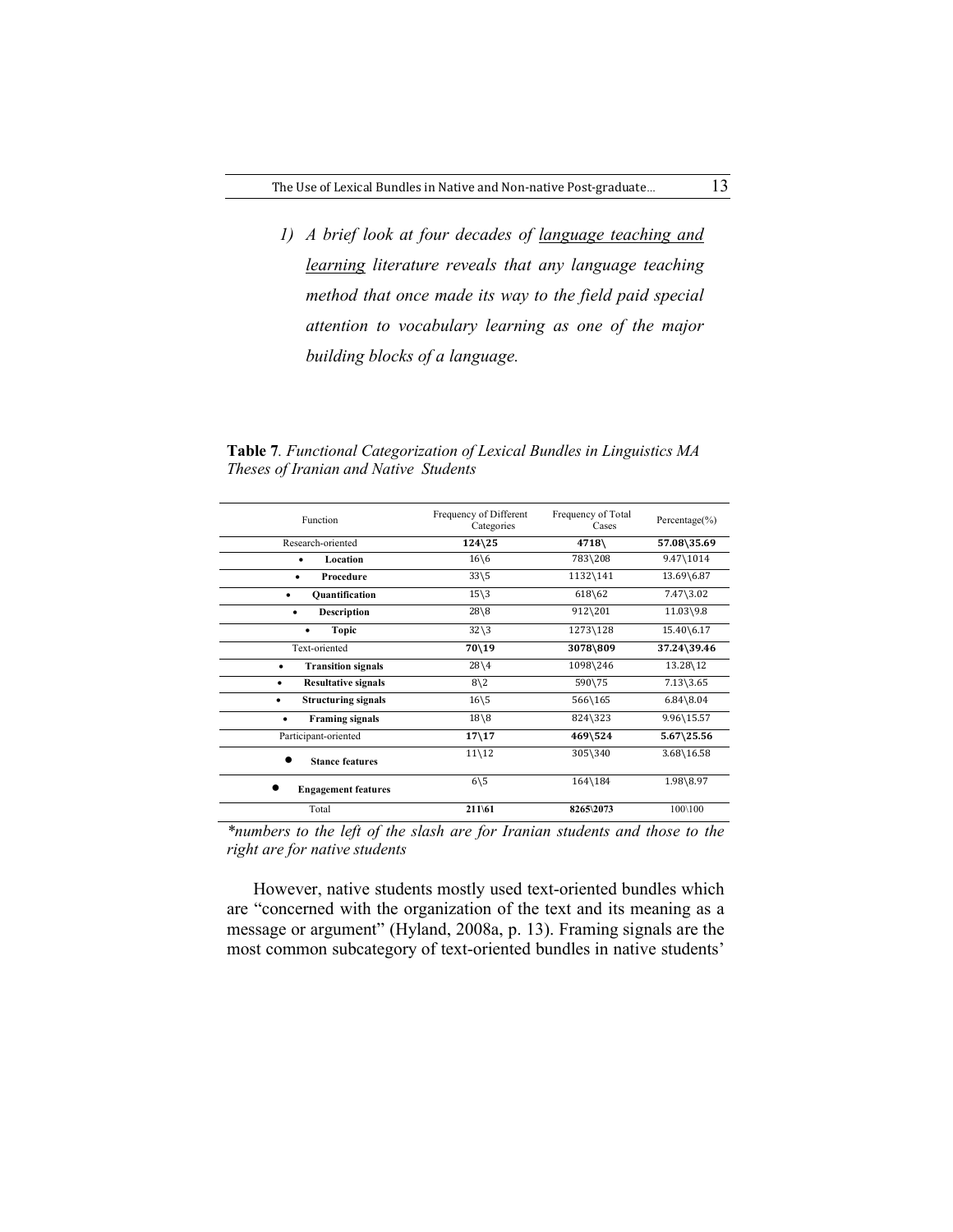theses. Sentence 2 is a contextualized example of these bundles in native students writing:

*2) In the context of machine translation, these models are expected to enrich the existing surface word translation model with additional linguistic feature models.*

The least frequent clusters in both groups are participant-oriented ones which bring writers' views into the study and talk to readers directly (Hyland, 2008a). Among this category of lexical bundles, stance features which deal with writer's attitudes were employed more than engagement features:

*3) It is important to inquire into the issue of the role of L1 in an L2 composing task, since the use of L1 seems to be a natural and frequent cognitive behavior in a bilingual mind engaging in an L2 task.*

The great difference in functional patterns of these two corpora is in the use of participant-oriented bundles. The frequency of participant-oriented bundles in native students' writing is five times more than their frequency in Iranian students' writing. This finding is in line with the results of Hyland's (2008a) study. The avoidance of participant-oriented bundles by non-native MA students may be because of the fact they were not interested to take the risk and support their claims by using expressions which bring their own ideas into the research.

Comparing functional patterns of lexical bundles in native and non-native students' post-graduate writing shows that bundles are more equally distributed in three functional groups in native students' writing. The difference in the frequencies of the mostly used bundles in Iranian students' writing (research-oriented bundles) and the least ones (participant-oriented bundles) is more than 50 percent. In other words, Iranian students have used research-oriented bundles ten times more than participant-oriented bundles. On the other hand, the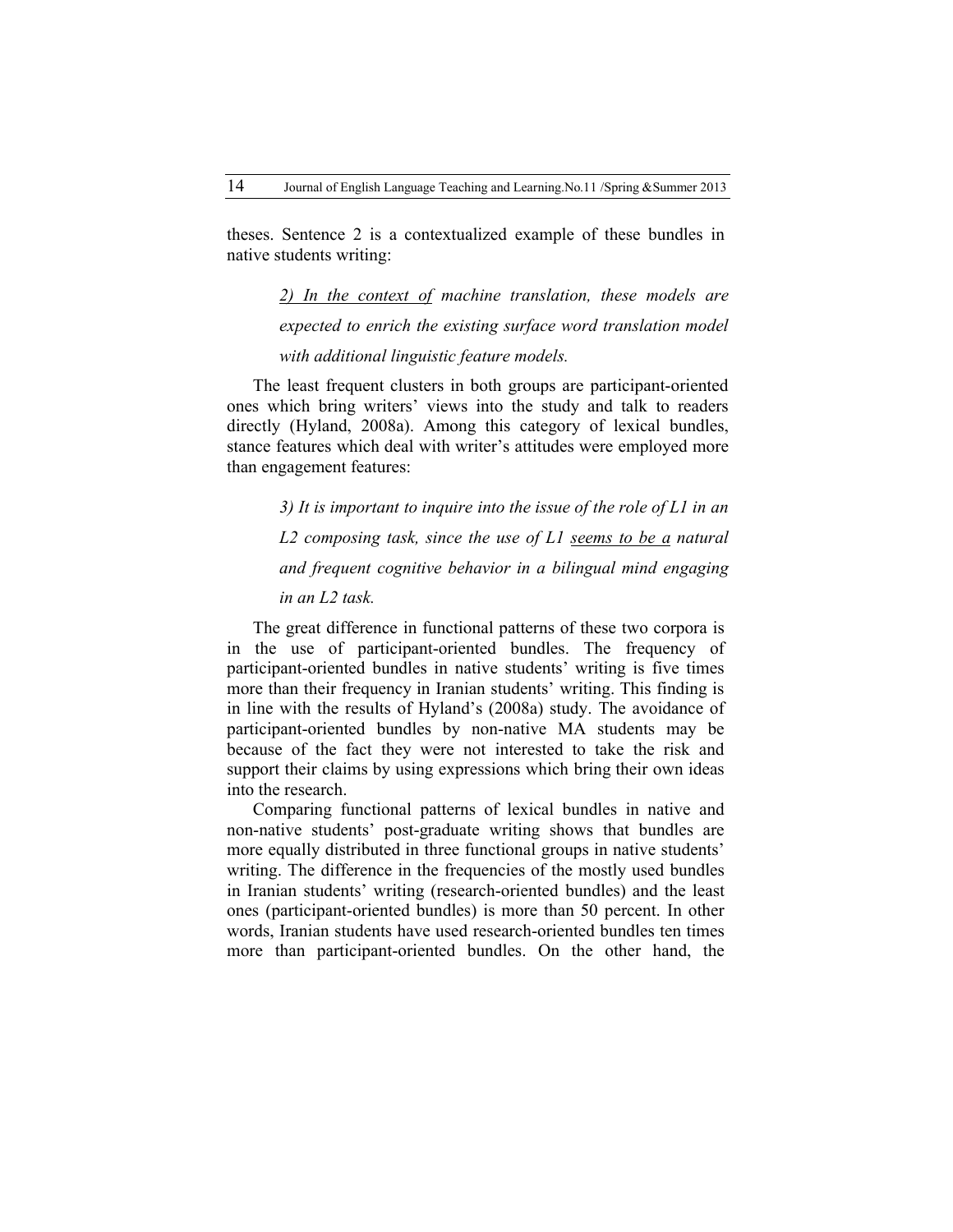difference between the most and the least employed categories in MA theses of native students is about 10 percent. So, it can be said that native students tried to make use of all types of bundles, and there is more variety in their writing. But Iranian students relied on one type of bundles more than the other two groups.

If the percentage of each category is considered, one can say that Iranian students relied on research-oriented bundles more than the other functional groups. However, this is not true in Native students' writing. They mostly made use of text-oriented bundles, but the difference between text-oriented and research-oriented bundles (the second mostly used bundles) is slight (about 5 percent). However, Iranian and native students relied on text-oriented bundles almost equally as the percentages in two categories are about 38 and 39 percent respectively. Moreover, the difference in the use of researchoriented bundles is about 21 percent. Almost the same difference is seen in participant oriented bundles. By considering these differences and the definition of functional categories of bundles, one can conclude that Iranian students try to make their theses as objective as possible by more mentioning their activities and experiences of the real world and less referring to their own ideas or their readers.

The mostly used subcategory of research-oriented bundles in Iranian students' writing is those related to the field of study (topicrelated bundles: 15.72%). This type of bundles is not very common in native students' theses; just about 5 percent of all the clusters are about the subject under study. By considering this analysis, one can conclude that Iranian students try to bring unity in their writing by employing more subject-related expressions and clusters. The least frequent bundles in research-oriented category in both Iranian and Native students' writing are those related to quantity of the elements in the study. Moreover, native students are most inclined to use location-related bundles in their writing, but this type of bundles are at the forth place in Persian students' theses.

The most frequent text-oriented bundles' subcategory in Iranian students' writing is transition signals which are the second highlyused bundles in native students' writing. Native students employed framing signals more than other signals. In addition, the least frequently used signals in native students' writing are resultative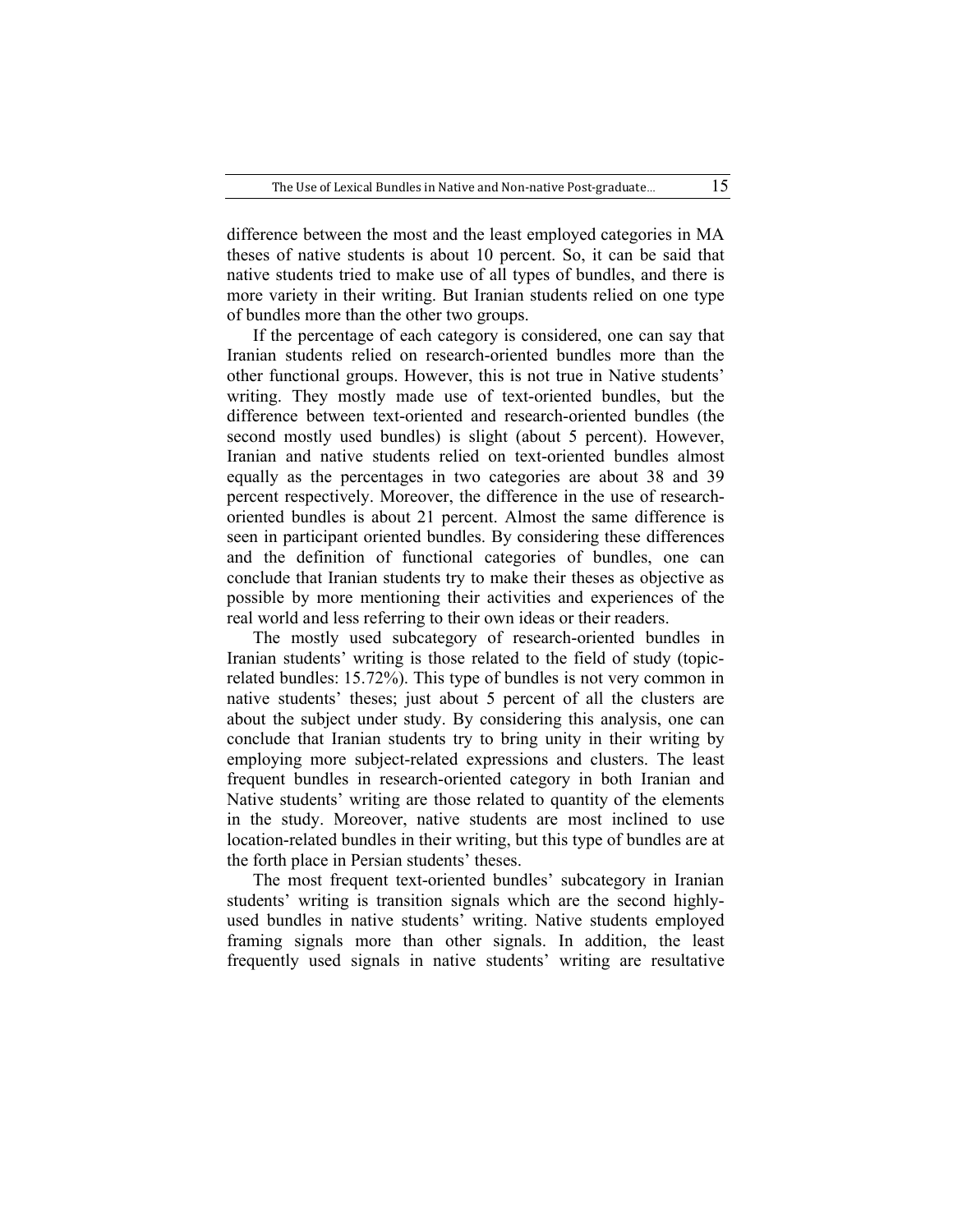signals, but the percentage of their frequency in Iranian students' writing is twice more than its frequency in the other corpus.

Native students were more interested in employing Participantoriented bundles. In subcategories of this type of lexical bundle, both groups of students were more inclined to use stance features which express writer's evaluation rather than engagement features which deal with readers.

## **Discussion**

The results of this study again prove that lexical bundles are constructing elements in academic discourse. The importance of them is proved by their high frequency in the two corpora used in this study.

However, what is remarkable about this piece of research is that for the first time post-graduate writing of native and non-native speakers of English is compared. It is true that previous studies such as Jalali (2008) and Hyland (2008a) investigated lexical bundles in post-graduate writing, but the focus in those studies was not whether the students are native speakers of English or not. For example, the master theses in Hyland's study were written by Chinese students, and the purpose of the study was to explore lexical bundles in different disciplines. In Jalali's study, Iranian students' post-graduate writing was compared with research articles whose writers were from different countries, so the aim was not to investigate the effect of first language and native or non-native academic setting on using lexical bundles. In another investigation, Hyland (2008b) analyzed master theses, PhD dissertations, and research articles, but again the focus was not the differences between native and non-native writers.

The effect of academic setting will be evident if Hyland's study (2008a, b) is compared with the present study. The writers in Hyland's study were Chinese students (EFL students); however, the frequency of bundles used in Iranian students' theses were almost twice more than those in Chinese students' theses. The reason for this variation might be the non-native setting and the effect of first language. But the results should be interpreted with caution, as the corpora in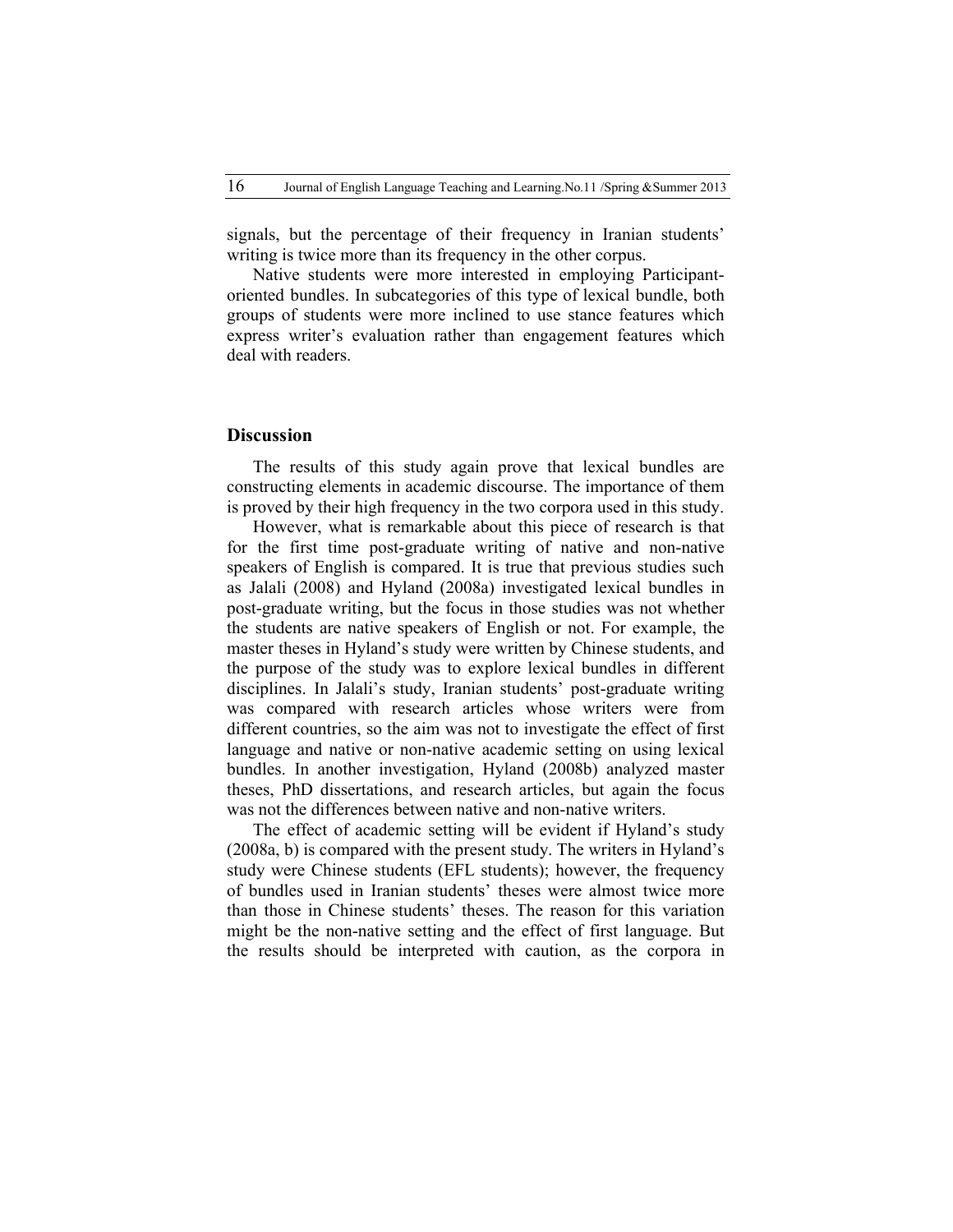Hyland's study were composed of research articles as well as MA theses and PhD dissertations.

The results of different frequencies of functional categories in native students' writing are more compatible with the frequencies of bundles in Chinese students' post graduate writing in Hyland's study (2008a). The mostly used functional category in both groups is "textoriented bundles". Hyland (2008b) also analyzed MA theses separately and found that MA students are more interested in talking about the methodology they have employed in their writing. This is true for Iranian students in the present study, too. Comparing with the results of Jalali's study (2008), one can find that Iranian students use research bundles more than other categories and participant-oriented clusters are the least frequent ones. But, the percentages are different in two groups. It may be due to the fact that the corpus in Jalali's analysis included PhD dissertation, too. PhD students are more inclined to bring their ideas into their research by using participantoriented bundles. As Hyland (2008a) mentioned, this observation may be because PhD students' more academic experience.

It was interesting that structural comparison of bundles revealed no compatibility with previous studies. The mostly used bundles in Jalali's study were found to be "prepositional phrase  $+$  of" in two groups (post-graduate writing and research articles), and the most frequent clusters in Hyland's study were "other prepositional phrase". Comparing with the present study, in which the most frequent lexical bundles in native students' post-graduate writing were found to be "noun phrase  $+$  of" and the mostly used clusters in Iranian students" post-graduate writing were those without complete structure (labeled as "others" in Biber's taxonomy), one observes no similarity. It is true that in all studies of academic genres phrasal bundles were more frequent than clausal ones (and compatibility is also observed in subcategories of clausal structures), but similarities in subcategories of phrasal structures were rarely seen. The reason might be because of vague structural classification of lexical bundles. Biber et al. (1999) were the first scholars who structurally classified lexical bundles by analyzing a large corpus of spoken and written genres. Twelve structural categories in academic writing were specified in the original work of Biber and his colleagues. However, in the works of Hyland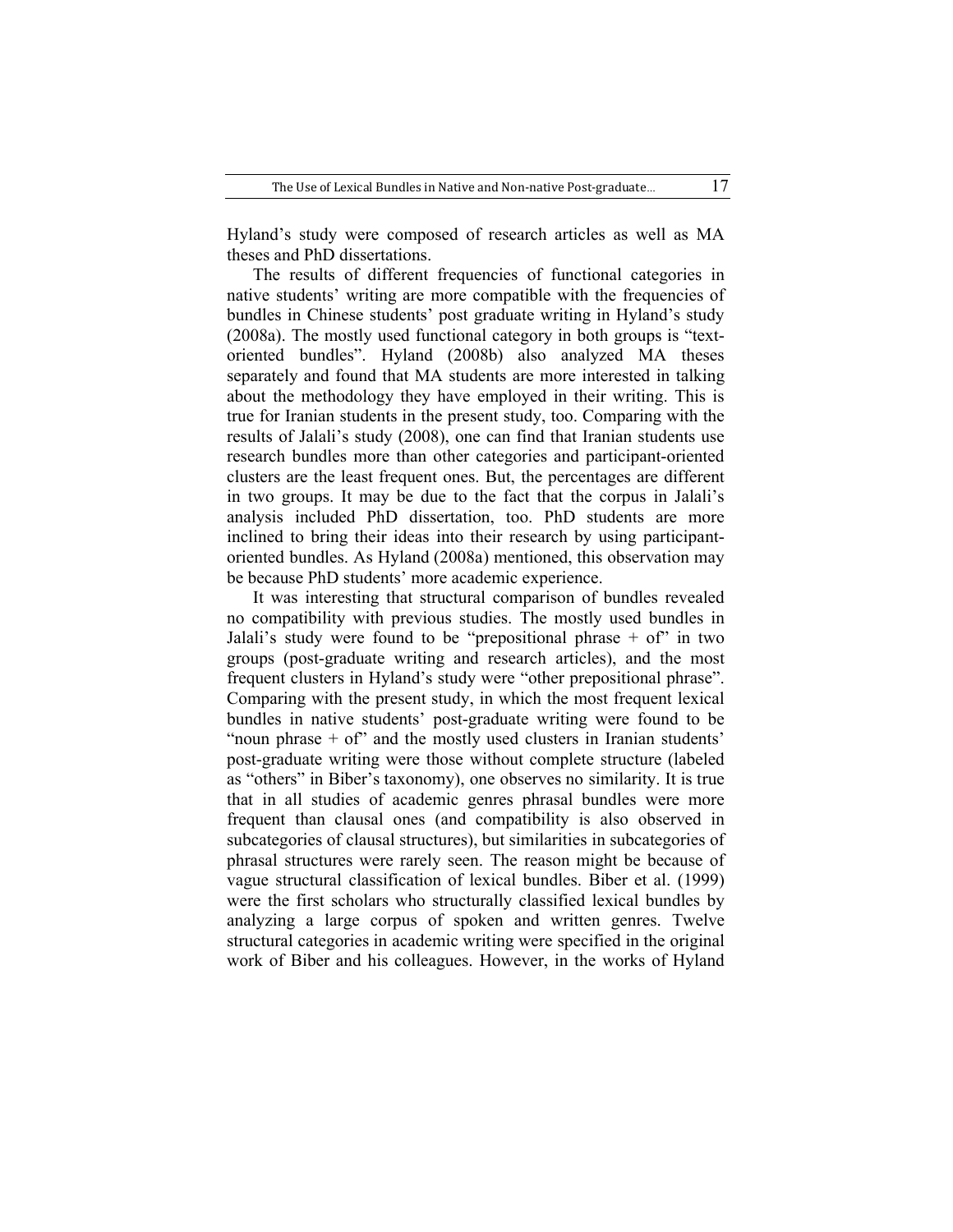(2008b) and Jalali (2008), not all of the categories were used. Other researchers such as Chen and Baker (2012) have developed their own taxonomy. This lack of agreement may result in different categorization which cannot clearly identify the specific characteristics of each genre.

Another point should be mentioned about structural categorization of Biber and his colleagues (1999): in the classification of prepositional phrases and noun phrases, it is supposed that they cannot occur as complete structures such as "results of this study" or "at the same time". It is true that Biber has put complete PP structures under the forth category (other prepositional phrase) ; however, the bundles under this category have different structures; some of them are complete PP phrases, such as "at the same time", some of them need just one word to become complete structures, such as "of English as a", and some of them are complete PP structures plus a word from another phrase, such as "of this study was" and "in other words the". The last mentioned category is not considered as PP fragment by the researchers in this study, as they are a mixture of two phrases. Some examples will explain this statement:

 *In other words the difference between formal grammar and functional grammar is that the generation of rule-governed sentences is not the aim of the functional grammar but rather the production of rule-governed sentences is the means to coherent communication* 

In this example, "*the"* belongs to the next phrase which is a noun phrase, and together they can make a sentence.

> *As the aim of this study was measuring the improvements of young learners in learning English vocabulary after a certain period of learning and the best method for improving communication skills in English for EFL young learners, the questions in these final exams were divided into vocabulary and communicative questions.*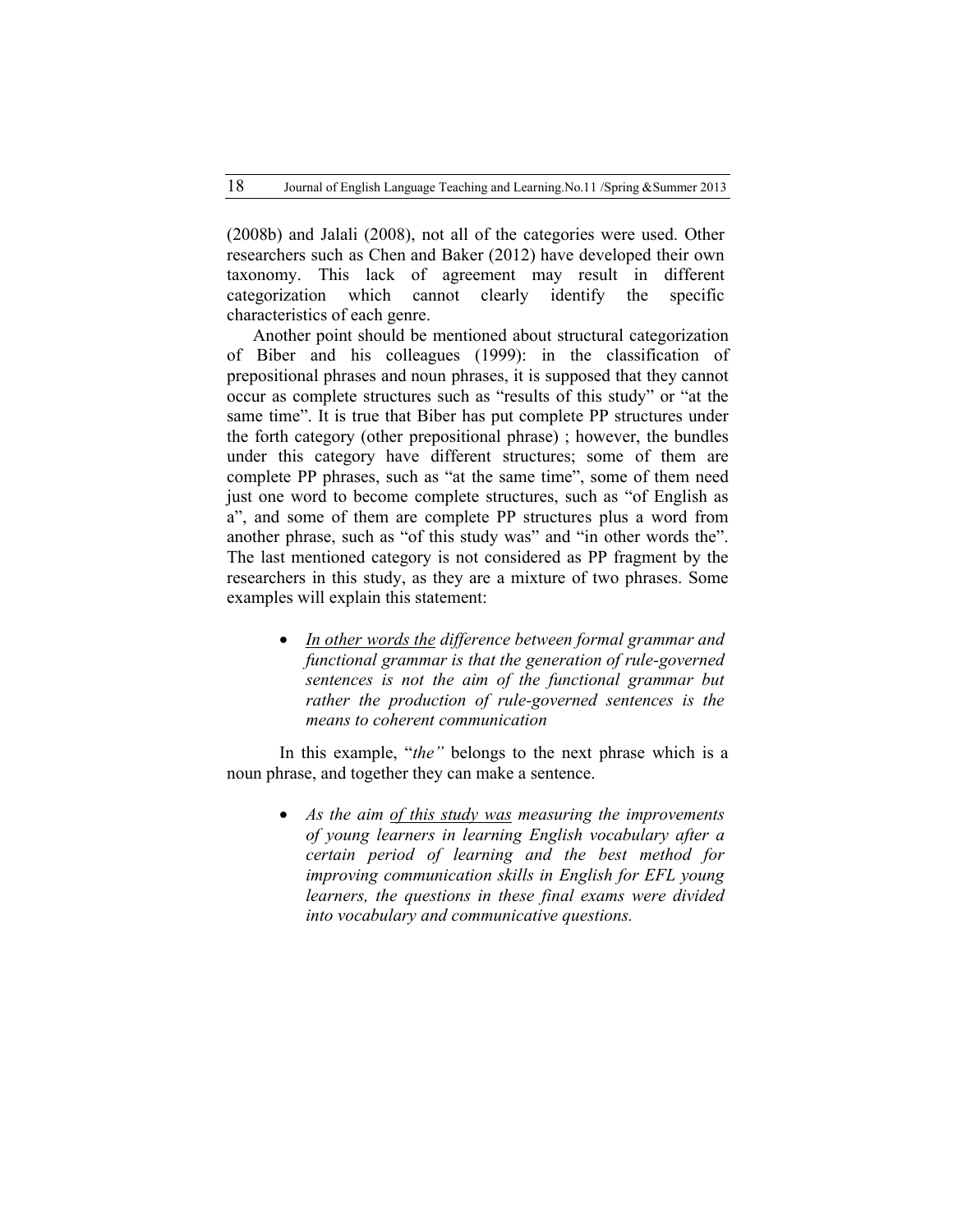Again, the last word in the lexical bundle belongs to the next phrase which is TP is this example.

If the researchers exactly define the structural categorization they use in their studies, agreement will be met in comparing similar genres, and structural definition of each genre will be more precise.

## **Conclusion**

Investigating formulaic language in the writing of students has been the area of interest for many researchers, but the purpose in the present study was filling the missing gap in lexical bundles studies which is the difference in the use of lexical bundles in native and nonnative students' post-graduate writing. The results show considerable differences in the frequency, structures, and functions of lexical bundles in native and Iranian post-graduate writing.

#### **Summary of the results**

What is significant in the findings of this study is that Iranian postgraduate students rely on lexical bundles more than native postgraduate students and even more than Chinese students in Hyland's study (2008b). There are also major differences in the use of different functional and structural categories.

Similar to previous studies on exploring lexical bundles in academic writing, the present investigation revealed students' more interest in using clausal bundles in their theses. Despite this general finding, the structural patterns in this study did not show marked similarities with the previous investigations. This might be due to the vague and various structural classifications of lexical bundles in different studies.

Functional patterns in native students' post-graduate writing indicate more variety, as native students employed all categories with almost the same frequency. In addition, Iranian students show more concern about mentioning the procedures of completing their research by using more research-oriented bundles. While native students try to organize their writing by using more text-oriented bundles. By considering the infrequency of participant-oriented bundles in Iranian students' writing, one can conclude that Iranian students try to be as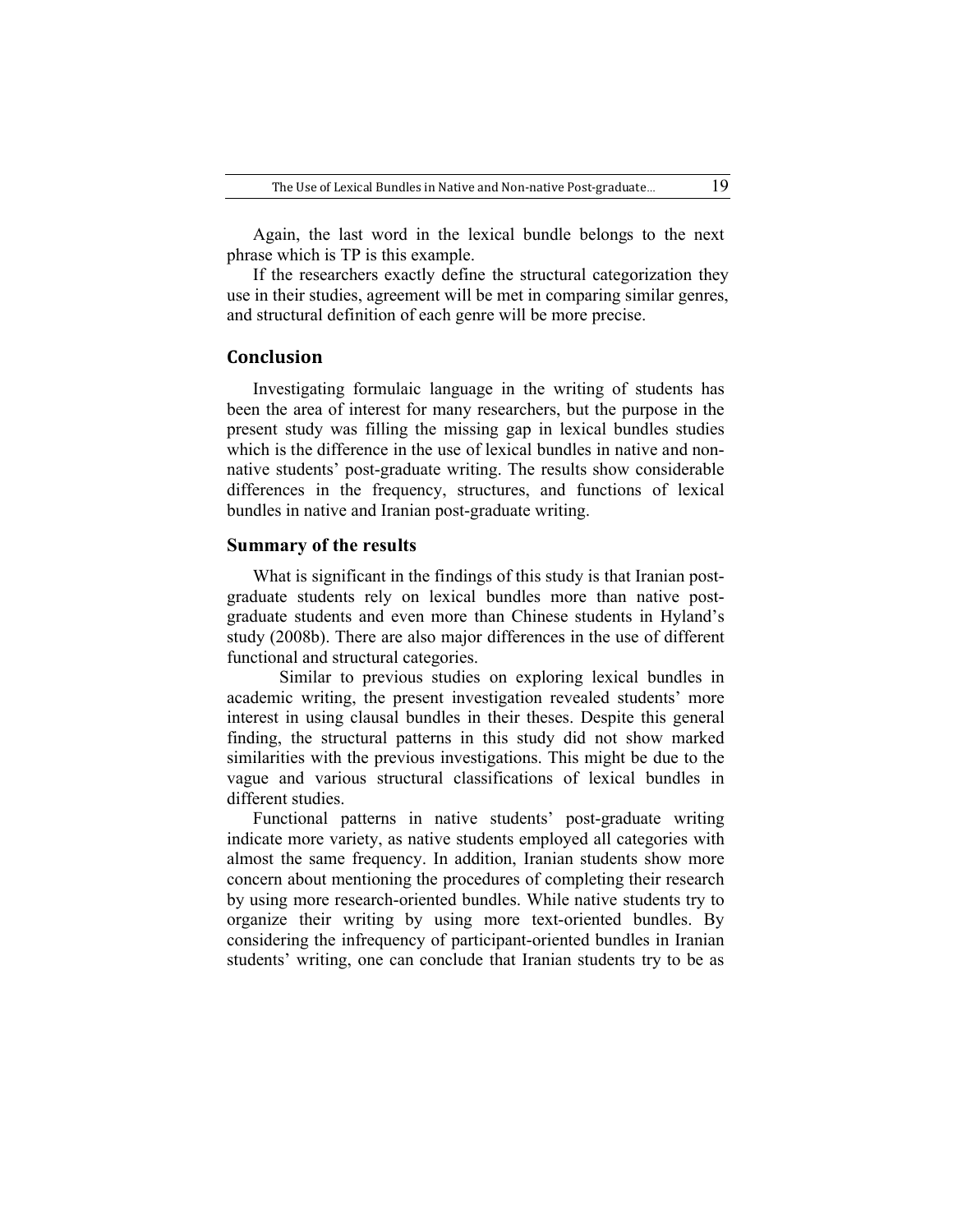objective as possible by talking more about real world's procedures and less about their ideas in their theses.

#### **Pedagogical implications**

Iranian students' writing, unlike previously studied corpora such as Hyland (2008a,b) showed great differences compared with the writing of native students in frequency and structural and functional categories of lexical bundles. The overuse of one category and underuse of another can be a sign of unfamiliarity with the range and function of these bundles. So, EAP (English for Academic Purposes) experts and teachers should consider the importance of lexical bundles in academic writing and try to bring variety to students' writing by exposing students to different lexical bundles and their use.

Explicit teaching of these bundles, as Cortes (2006) showed, does not have significant effect on students' future writing. In other words, presenting a list of expressions (even with contextualized examples) and doing some fill-in-the-blank tasks are not effective. However, if the students are presented with experts' articles and books, and if the structural analysis of texts is done by the students themselves, there might be the possibility that students acquire these bundles and employ them in their writing. In the corpus used in this study, it was observed that Iranian MA students employed a bulk of lexical bundles; almost twice more than other non-native authors. It shows that the students believe using these clusters present them as being academically rich, but the overuse of them may result in lack of creativity in their writing. University students should care for creativity as well as accuracy in academic writing. Overemphasis on each of these elements will result in an article which is not accepted by experts.

So, writing classes need some modifications. It is common that students' essays and pieces of writing are collected every session and reviewed by the professor, but analyzing experts' writing is not so usual in these courses in Iran. Exposure to the usage of these bundles in articles should be done in organized session alongside the writing assignments. Therefore, not only can the students compare their writing with their peers, but also they can refer to a rich resource of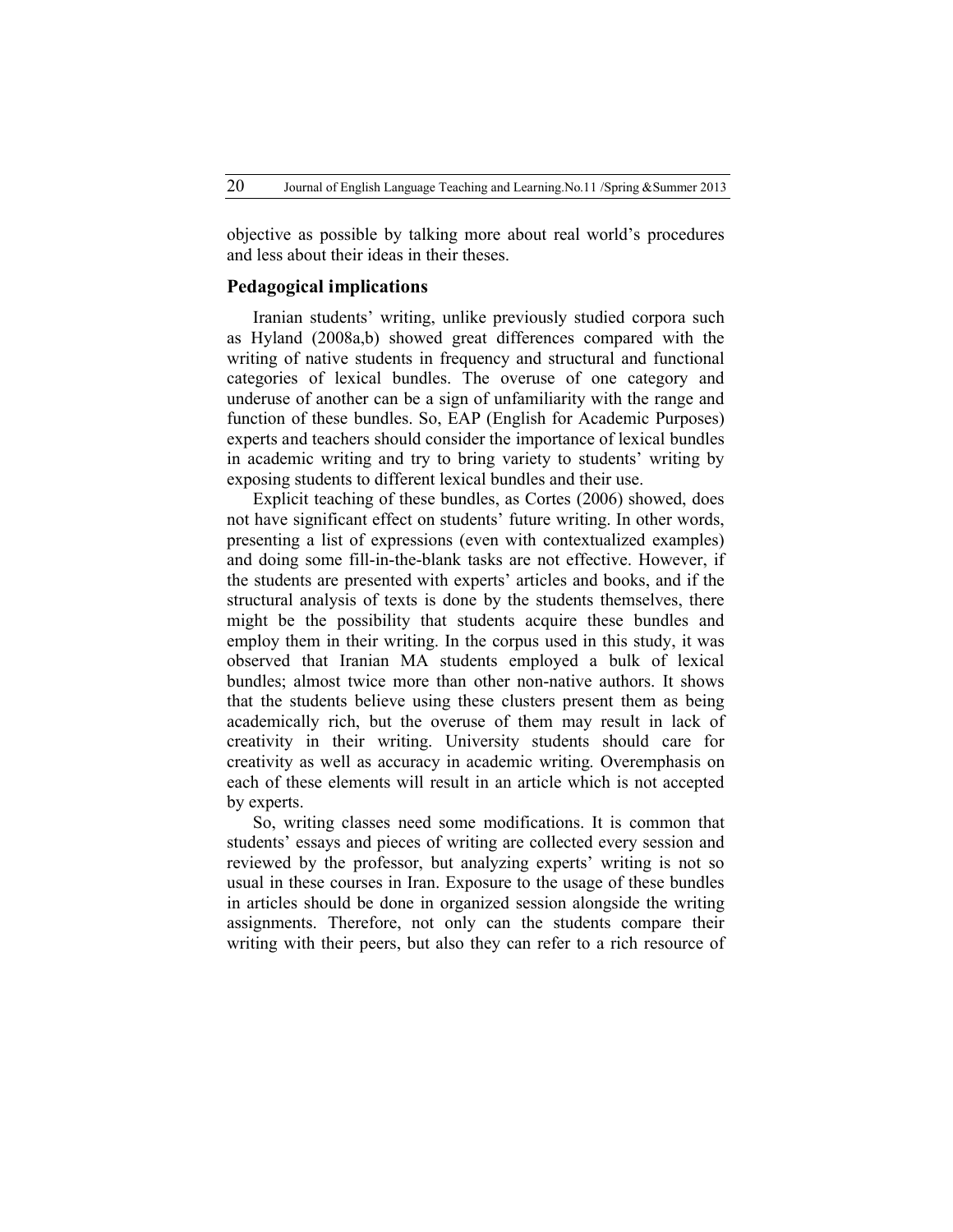academic writing and know more about the road they should go along to become professional writers.

## **Limitations of the study**

There were some unavoidable limitations in this study. The first one is about the size of the corpora. The number of available theses which were written by native students was limited. Second, the theses were gathered from the students of limited number of universities. This is again because of the lack of resources.

### **Suggestions for further research**

An important result of this study is the ideas and questions it can create in readers' minds. One of these ideas can be exploring the effect of exposure to lexical bundles on the writing of L2 students in a longitudinal study. Another idea can be about investigating the patterns of lexical bundles in PhD dissertations which are supposed to be more professional.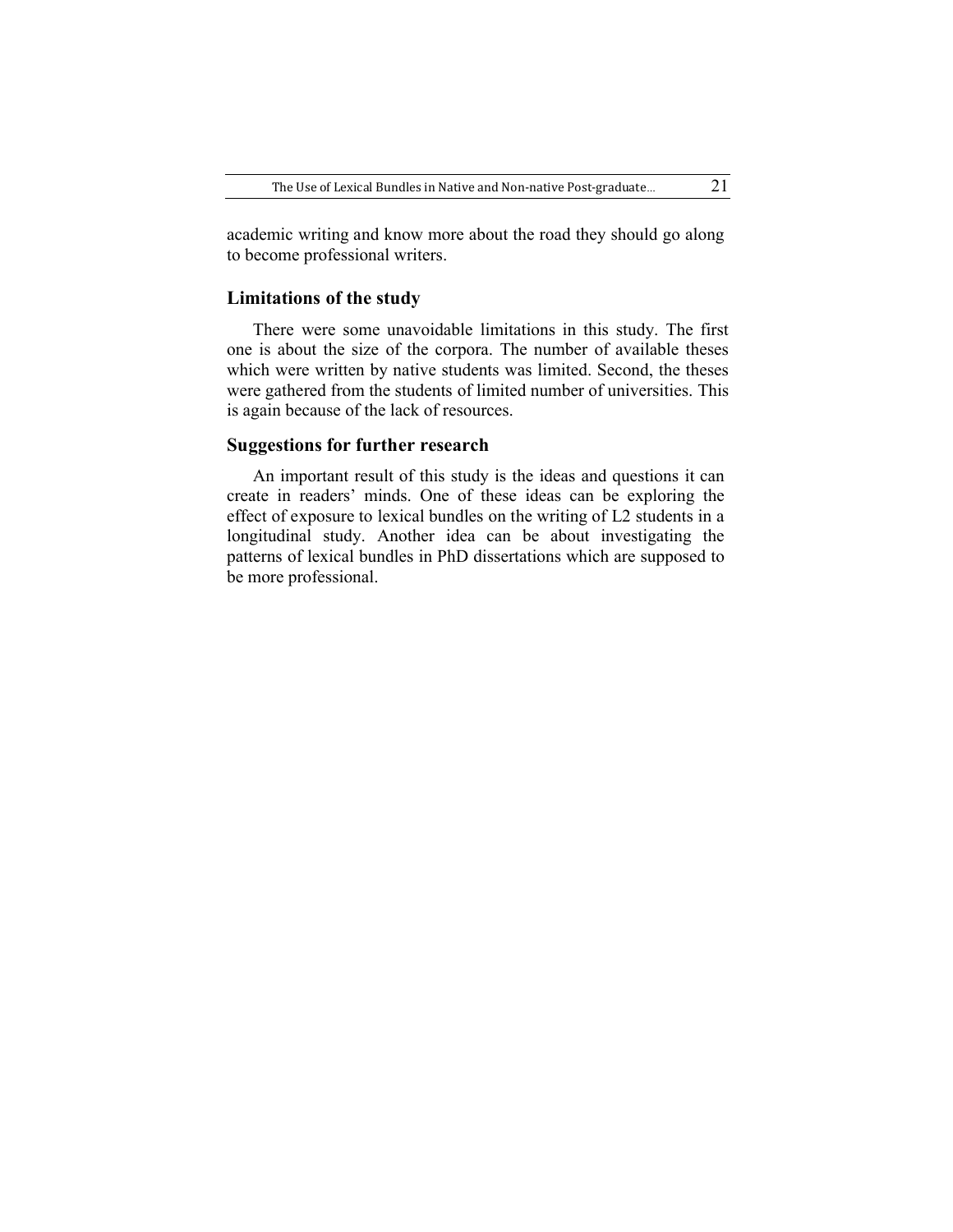#### **References**

- Ädel, A. and Erman, B. (2012). Recurrent word combinations in academic writing by native and non-native speakers of English: A lexical bundles approach. *English for Specific Purposes, 31,* 84-91.
- Altenberg, B. (1998). On the phraseology of spoken English. In J. D' Arcy (Ed.), *Proceedings of the Fifth Nordic Association for English studies Conference.* University of Iceland, Reykjavi, Iceland.
- Anthony, L. (2007). Antconc 3.2.1: Freeware corpus analysis toolkit. [on-line]. Available: http://www.antlab.sci.waseda.ac.jp/
- Biber, D, & Barbieri, F. (2007). Lexical bundles in university spoken and written registers. *English for Specific Purposes, 26,* 263-286.
- Biber, D, Conrad, S &Cortes, V. (2004). If you look at …: lexical bundles in university teaching and textbooks. *Applied Linguistics, 25,* 371–405.
- Biber, D, Johansson, S, Leech, G, Conrad S, & Finegan, E. (1999 ). *Longman grammar of spoken and written English.* Harlow: Pearson.
- Chen, Y.-H., and Baker, P. (2010). Lexical bundles in L1 and L2 academic writing. *Language Learning and Technology, 14(2),* 30- 49.
- Cortes, V. (2004). Lexical bundles in published and student disciplinary writing: Examples from history and biology. *English for Specific Purposes, 23, 397–423.*
- Cortes, V. (2006). Teaching lexical bundles in the disciplines: An example form a writing intensive history class. *Linguistics and Education, 17*, 391-406.
- Firth, J. R. (1964). *Papers in linguistics.* London and New York: Oxford University Press.
- Howarth (1998). The phraseology of learner's academic writing. In A. Cowie (Ed.), *Phraseology* (pp.161-186). Oxford: Claredon Press*.*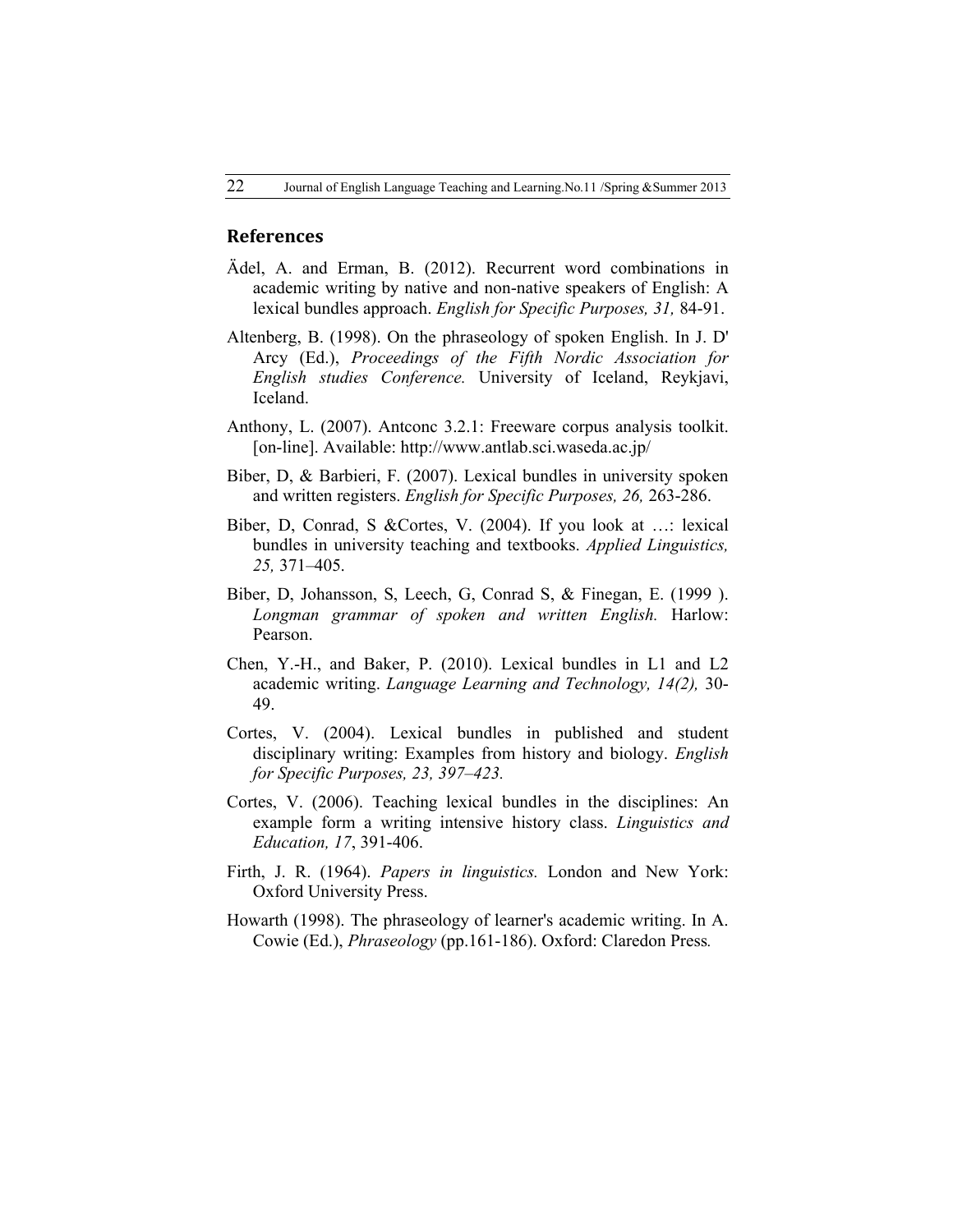- Hyland, K. (2008a). As can be seen: Lexical bundles and disciplinary variation. *English for Specific Purposes, 27*, 4-21.
- Hyland, K. (2008b). Academic clusters: text patterning in published and postgraduate writing. *International Journal of Applied Linguistics, 18,* 41-62.
- Jalali, H., Eslami Rasesh, A., and Tavangar, M. (2008). Lexical bundles and interdisciplinary variation: the case of applied linguistics. *Iranian Journal of Language Studies, 2(4),* 447-484.
- Wray, A., & Perkins, R. M. (2000). The functions of formulaic language: An integrated model. *Language and Communication, 20,*  1-28
- Schmitt, N., and Carter, R. (2004). Formulaic sequences in action. In N. Schmitt, *Formulaic sequencies* (pp.1-22). Amsterdam: John Benjamins.
- Wray, A., and Perkins, R. M. (2000). The functions of formulaic language: An integrated model. *Language and Communication, 20,*  1-28.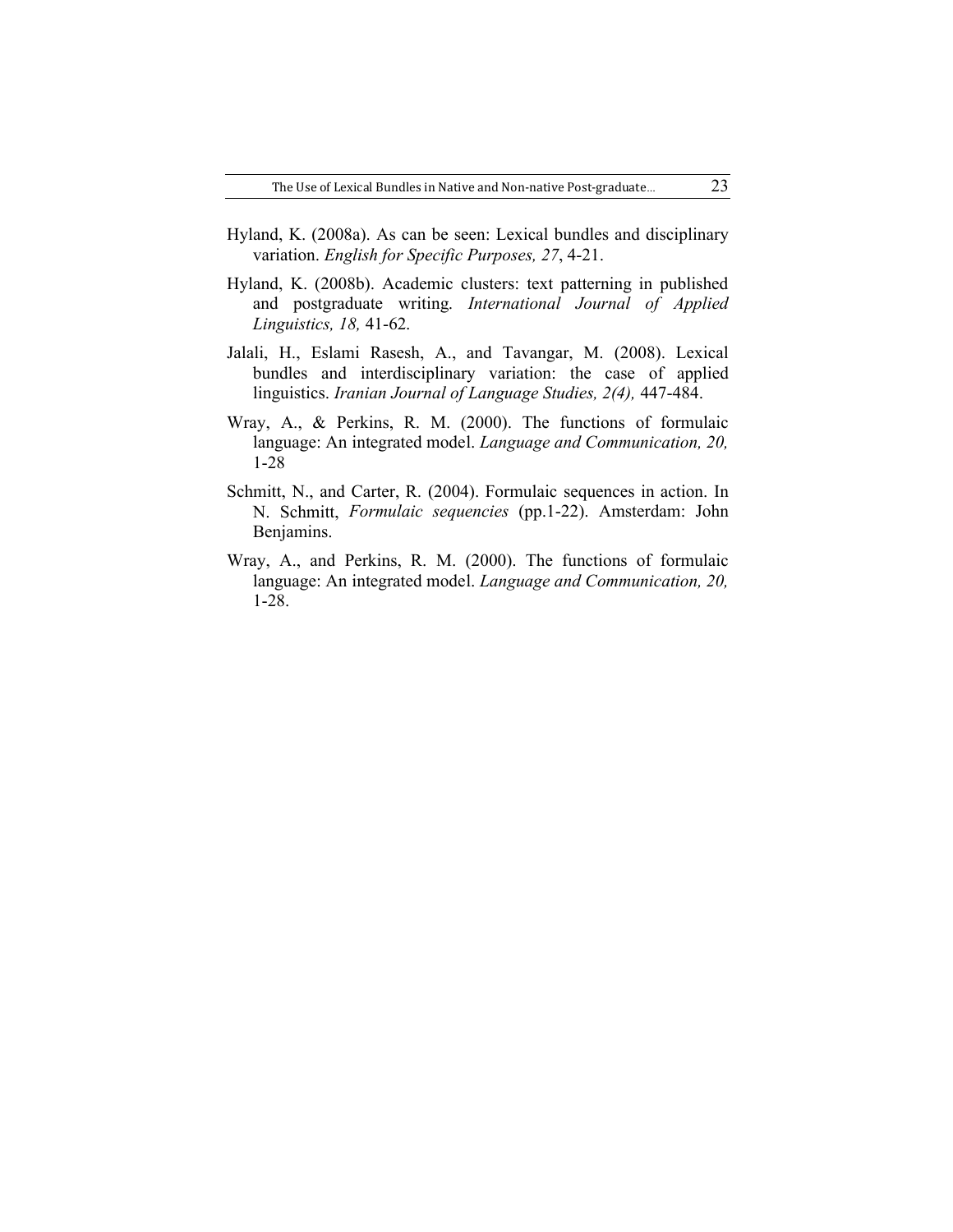## **Appendix A: Lexical bundles in linguistics MA theses of Iranian students**

|                | <b>Bundles</b>                        | <b>Frequen</b><br>cy |    | <b>Bundles</b>                            | Frequency |
|----------------|---------------------------------------|----------------------|----|-------------------------------------------|-----------|
| $\mathbf{1}$   | the results of the                    | 251                  | 28 | the findings of the                       | 62        |
| $\overline{c}$ | on the other hand                     | 246                  | 29 | used in this study                        | 61        |
| 3              | in the case of                        | 145                  | 30 | the analysis of the                       | 60        |
| 4              | in the target language                | 131                  | 31 | the findings of this                      | 60        |
| 5              | of the present study                  | 107                  | 32 | results of the study                      | 60        |
| 6              | the meaning of the                    | 102                  | 33 | findings of this study                    | 59        |
| $\overline{7}$ | one of the most                       | 100                  | 34 | in the form of                            | 59        |
| 8              | at the same time                      | 96                   | 35 | difference<br>significant<br>a<br>between | 58        |
| 9              | significant difference between<br>the | 86                   | 36 | is a significant difference               | 56        |
| 10             | in the field of                       | 83                   | 37 | that there is a                           | 55        |
| 11             | in the process of                     | 81                   | 38 | the fact that the                         | 53        |
| 12             | at the end of                         | 78                   | 39 | the mean scores of                        | 53        |
| 13             | is one of the                         | 78                   | 40 | for the purpose of                        | 52        |
| 14             | as well as the                        | 77                   | 41 | in terms of the                           | 52        |
| 15             | in the target text                    | 77                   | 42 | of the source language                    | 52        |
| 16             | on the basis of                       | 77                   | 43 | of the source text                        | 50        |
| 17             | the results of this                   | 76                   | 44 | the participants in the                   | 50        |
| 18             | in the present study                  | 73                   | 45 | a great deal of                           | 48        |
| 19             | in other words the                    | 73                   | 46 | of this study was                         | 47        |
| 20             | in the use of                         | 71                   | 47 | English as a foreign                      | 46        |
| 21             | results of this study                 | 68                   | 48 | the difference between the                | 46        |
| 22             | to the fact that                      | 68                   | 49 | on the one hand                           | 45        |
| 23             | there is a significant                | 66                   | 50 | findings of the study                     | 44        |
| 24             | the end of the                        | 66                   | 51 | in the area of                            | 44        |
| 25             | as a result of                        | 63                   | 52 | in the target sentence                    | 44        |
| 26             | as a foreign language                 | 62                   | 53 | the extent to which                       | 44        |
| 27             | of the target language                | 62                   | 54 | in this study was                         | 42        |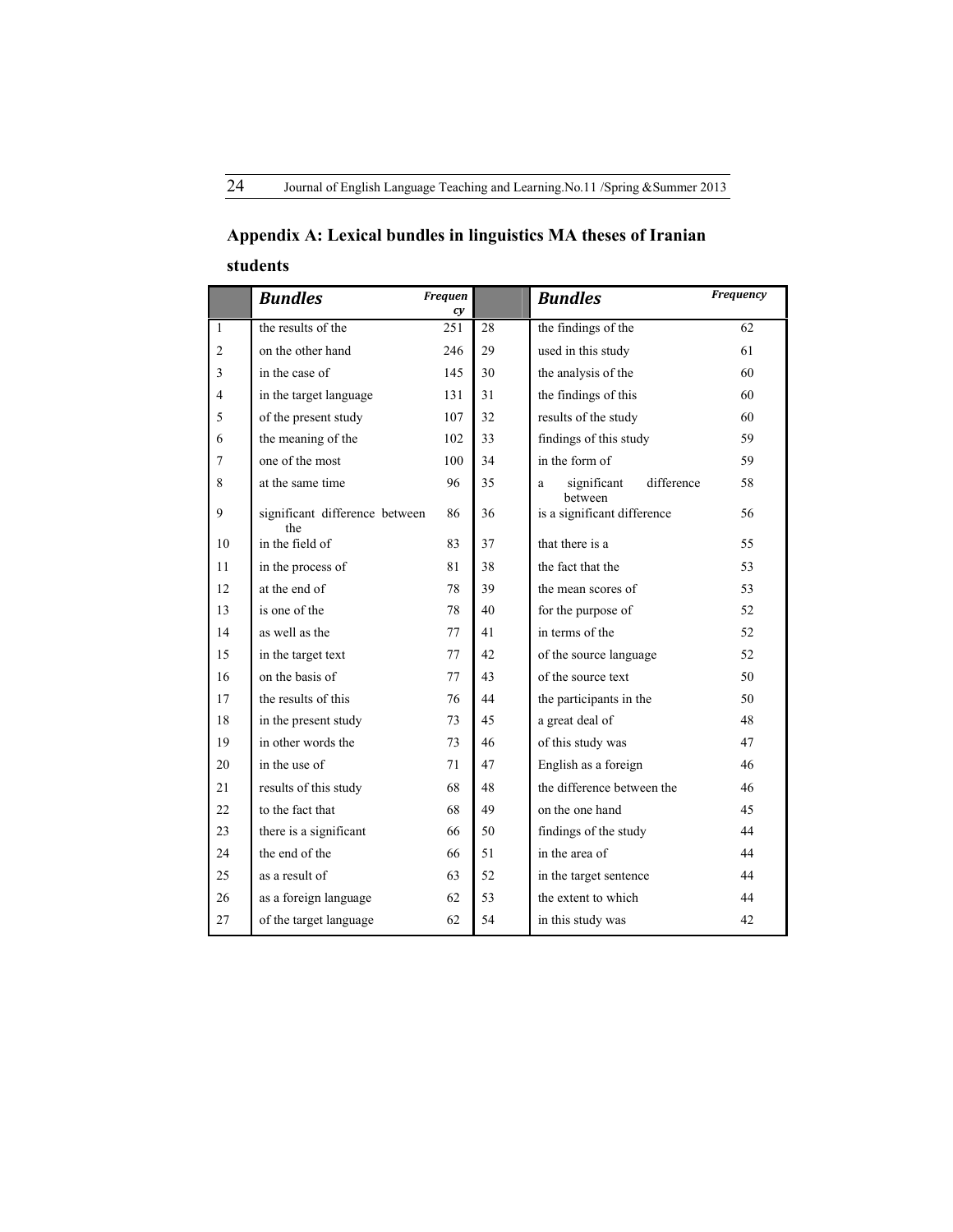|    | <b>Bundles</b>             | Frequen |     | <b>Bundles</b>              | <b>Freque</b> |
|----|----------------------------|---------|-----|-----------------------------|---------------|
|    |                            | cy      |     |                             | ncy           |
| 55 | as one of the              | 41      | 84  | of the study the            | 33            |
| 56 | in the control group       | 41      | 85  | the present study is        | 33            |
| 57 | mean scores of the         | 40      | 86  | the scores of the           | 33            |
| 58 | of English as a            | 40      | 87  | according to the text       | 32            |
| 59 | should be noted that       | 40      | 88  | English as a second         | 32            |
| 60 | the beginning of the       | 40      | 89  | of the participants in      | 32            |
| 61 | the reliability of the     | 40      | 90  | the content of the          | 32            |
| 62 | to be able to              | 40      | 91  | the nature of the           | 32            |
| 63 | at level of significance   | 39      | 92  | the other hand the          | 32            |
| 64 | in a second language       | 39      | 93  | the relationship between    | 32            |
|    |                            |         |     | the                         |               |
| 65 | by the use of              | 38      | 94  | to find out the             | 32            |
| 66 | second or foreign language | 38      | 95  | with respect to the         | 32            |
| 67 | in a foreign language      | 37      | 96  | can be concluded that       | 31            |
| 68 | in the sense that          | 37      | 97  | in each of the              | 31            |
| 69 | the purpose of the         | 37      | 98  | in order to be              | 31            |
| 70 | there is no difference     | 37      | 99  | in the context of           | 31            |
| 71 | in this study were         | 36      | 100 | is based on the             | 31            |
| 72 | significant at the level   | 36      | 101 | the meaning of a            | 31            |
| 73 | at the beginning of        | 35      | 102 | the use of a                | 31            |
| 74 | between the two groups     | 35      | 103 | the use of the              | 31            |
| 75 | can be used to             | 35      | 104 | they were asked to          | 31            |
| 76 | in order to find           | 35      | 105 | language<br>in<br>second    | 30            |
|    |                            |         |     | learning                    |               |
| 77 | is significant at the      | 35      | 106 | in such a way               | 30            |
| 78 | of this study is           | 35      | 107 | in this study the           | 30            |
| 79 | on the part of             | 35      | 108 | No significant difference   | 30            |
|    |                            |         |     | between                     |               |
| 80 | due to the fact            | 34      | 109 | order to find out           | 30            |
| 81 | in terms of their          | 34      | 110 | teaching<br>Language<br>and | 29            |
|    |                            |         |     | learning                    |               |
| 82 | as a means of              | 33      | 111 | structure of the English    | 29            |
| 83 | in a way that              | 33      | 112 | the structure of the        | 29            |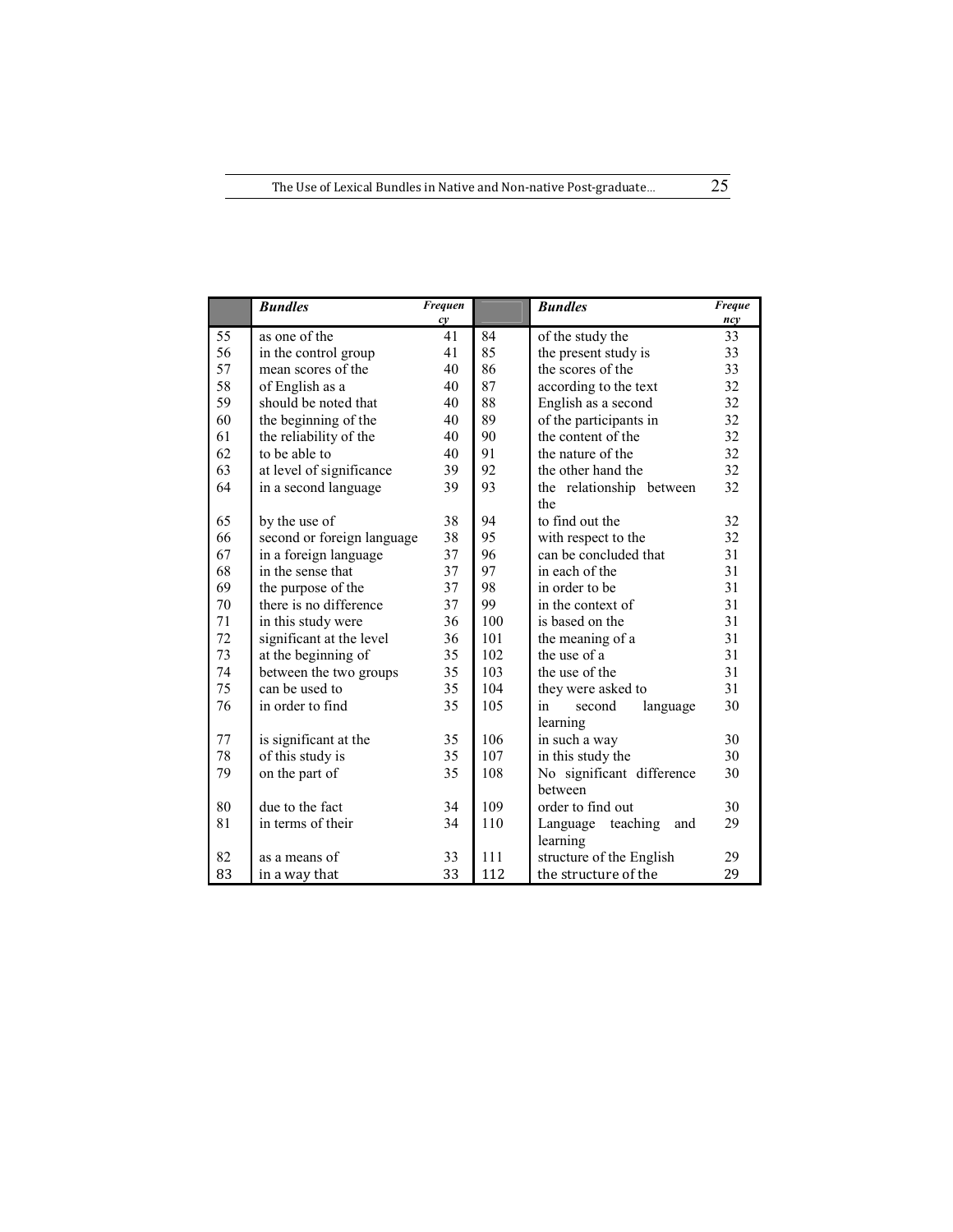|     | <b>Bundles</b>                 | Frequency |     | <b>Bundles</b>                | Frequency |
|-----|--------------------------------|-----------|-----|-------------------------------|-----------|
| 113 | will be discussed in           | 29        | 141 | participants were asked to    | 25        |
| 114 | as a second language           | 28        | 142 | purpose of this study         | 25        |
| 115 | can be said that               | 28        | 143 | significant difference in the | 25        |
| 116 | in the above example           | 28        | 144 | such a way that               | 25        |
| 117 | is an example of               | 28        | 145 | the one hand and              | 25        |
| 118 | it should be noted             | 28        | 146 | the present study was         | 25        |
| 119 | language learning and teaching | 28        | 147 | the rest of the               | 25        |
| 120 | of the fact that               | 28        | 148 | to find out whether           | 25        |
| 121 | the effect of the              | 28        | 149 | a second or foreign           | 24        |
| 122 | difference between the two     | 27        | 150 | and at the same               | 24        |
| 123 | I would like to                | 27        | 151 | for the sake of               | 24        |
| 124 | of the results of              | 27        | 152 | in relation to the            | 24        |
| 125 | of the two languages           | 27        | 153 | is referred to as             | 24        |
| 126 | participants in this study     | 27        | 154 | of the most important         | 24        |
| 127 | the basis of the               | 27        | 155 | of the study was              | 24        |
| 128 | between the performances of    | 26        | 156 | the results showed that       | 24        |
| 129 | can be regarded as             | 26        | 157 | the target language and       | 24        |
| 130 | in order to make               | 26        | 158 | this study was to             | 24        |
| 131 | is no difference between       | 26        | 159 | to the use of                 | 24        |
| 132 | it can be concluded            | 26        | 160 | a large number of             | 23        |
| 133 | it seems that the              | 26        | 161 | can be considered as          | 23        |
| 134 | it was found that              | 26        | 162 | in this study is              | 23        |
| 135 | of the text and                | 26        | 163 | is a kind of                  | 23        |
| 136 | the differences between the    | 26        | 164 | it is necessary to            | 23        |
| 137 | through the use of             | 26        | 165 | the characteristics of the    | 23        |
| 138 | in English as a                | 25        | 166 | the degree to which           | 23        |
| 139 | in the course of               | 25        | 167 | the part of the               | 23        |
| 140 | in the source text             | 25        | 168 | the quality of the            | 23        |

26 Journal of English Language Teaching and Learning.No.11 /Spring &Summer 2013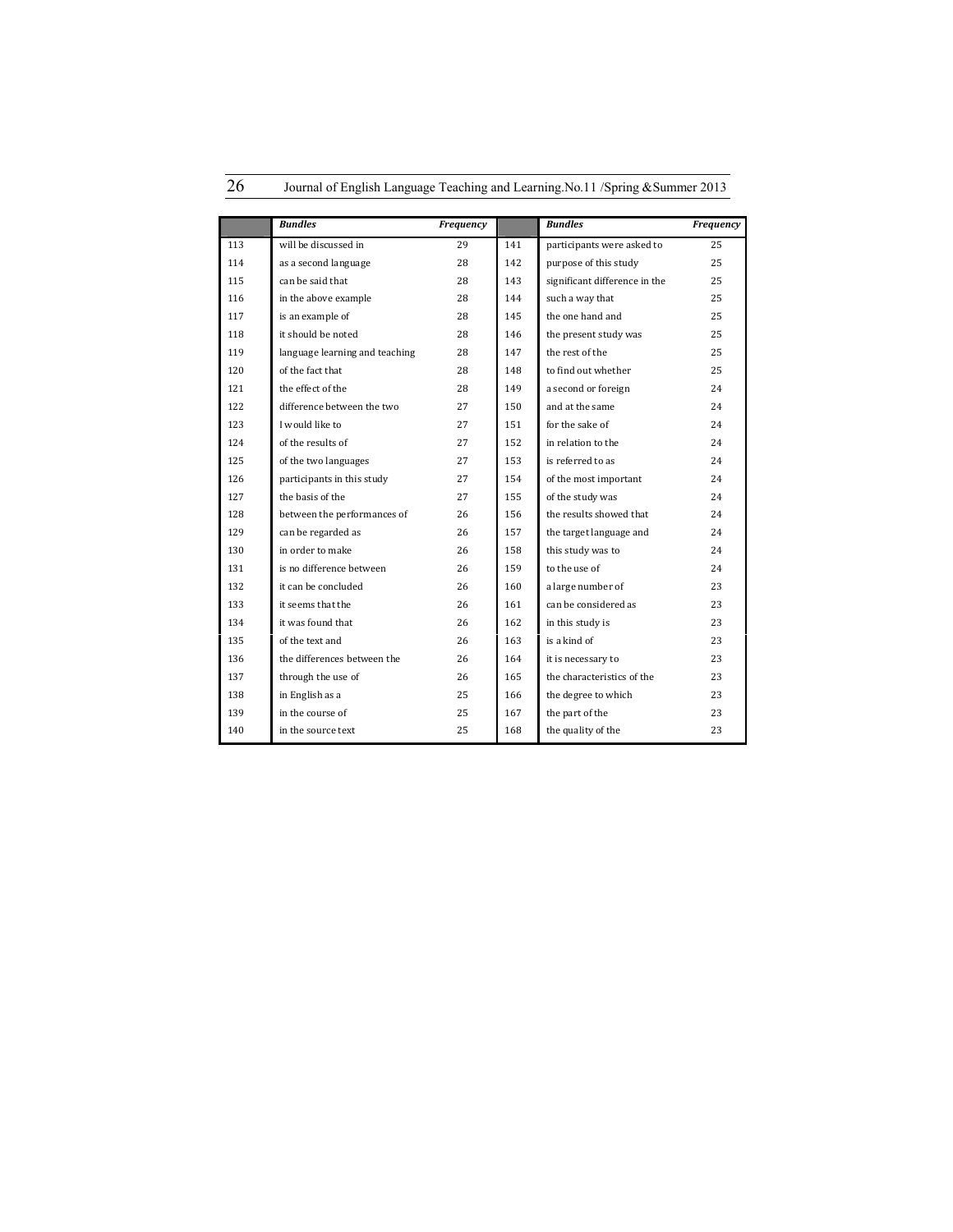|     | <b>Bundles</b>                   | Frequency |     | <b>Bundles</b>             | Frequency |
|-----|----------------------------------|-----------|-----|----------------------------|-----------|
| 169 | the role of the                  | 23        | 196 | used to refer to           | 21        |
| 170 | the study will be                | 23        | 197 | whether or not the         | 21        |
| 171 | analysis of the data             | 22        | 198 | as can be seen             | 20        |
| 172 | as it was mentioned              | 22        | 199 | in other words they        | 20        |
| 173 | can be seen in                   | 22        | 200 | in the same way            | 20        |
| 174 | no difference between the        | 22        | 201 | investigate the effect of  | 20        |
| 175 | of the target text               | 22        | 202 | mean score of the          | 20        |
| 176 | purpose of the study             | 22        | 203 | on the role of             | 20        |
| 177 | seems to be a                    | 22        | 204 | one of the main            | 20        |
| 178 | the form of the                  | 22        | 205 | the<br>difference<br>that  | 20        |
|     |                                  |           |     | between                    |           |
| 179 | an important role in             | 21        | 206 | that there is no           | 20        |
| 180 | at the level of                  | 21        | 207 | the means of the           | 20        |
| 181 | difference is significant at     | 21        | 208 | the total number of        | 20        |
| 182 | in other words it                | 21        | 209 | difference<br>there<br>any | 20        |
|     |                                  |           |     | between                    |           |
| 183 | in the one way                   | 21        | 210 | to find out if             | 20        |
| 184 | in the source language           | 21        | 211 | to make sense of           | 20        |
| 185 | is concerned with the            | 21        |     |                            |           |
| 186 | is the result of                 | 21        |     |                            |           |
| 187 | it can be said                   | 21        |     |                            |           |
| 188 | learners of English as           | 21        |     |                            |           |
| 189 | of language learning and         | 21        |     |                            |           |
| 190 | second<br>language<br>of         | 21        |     |                            |           |
| 191 | acquisition<br>of the study will | 21        |     |                            |           |
| 192 | the importance of the            | 21        |     |                            |           |
| 193 | to be the most                   | 21        |     |                            |           |
| 194 | to take part in                  | 21        |     |                            |           |

195 used in order to 21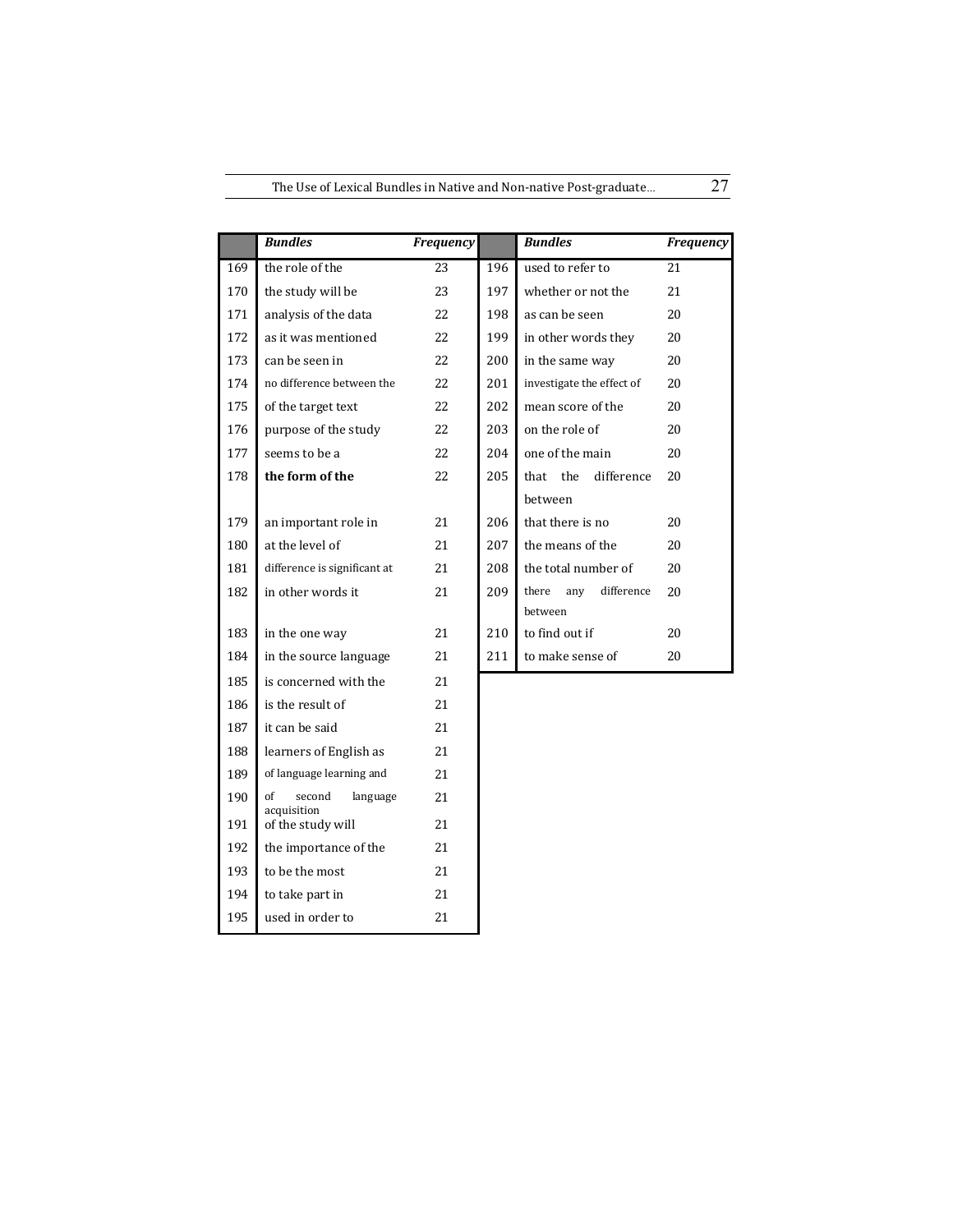## **Appendix B: Lexical bundles in linguistics MA theses of Native students**

|                | <b>Bundles</b>              | Frequency |    | <b>Bundles</b>      | Frequency |
|----------------|-----------------------------|-----------|----|---------------------|-----------|
| $\mathbf{1}$   | on the other hand           | 110       | 31 | would like to thank | 29        |
| $\overline{c}$ | in the case of              | 84        | 32 | can be seen as      | 28        |
| 3              | the University of Edinburgh | 76        | 33 | the extent to which | 28        |
| $\overline{4}$ | as well as the              | 75        | 34 | the fact that the   | 28        |
| 5              | in the context of           | 59        | 35 | the nature of the   | 28        |
| 6              | it is important to          | 57        | 36 | the results of the  | 28        |
| 7              | at the end of               | 51        | 37 | at the time of      | 27        |
| 8              | the end of the              | 48        | 38 | it is possible that | 27        |
| 9              | as a result of              | 47        | 39 | it is possible to   | 27        |
| 10             | I would like to             | 47        | 40 | more likely to be   | 27        |
| 11             | the rest of the             | 47        | 41 | as part of the      | 26        |
| 12             | for the purposes of         | 44        | 42 | for each of the     | 26        |
| 13             | can be found in             | 41        | 43 | on the basis of     | 26        |
| 14             | the structure of the        | 41        | 44 | in the same way     | 25        |
| 15             | an example of a             | 38        | 45 | at the beginning of | 24        |
| 16             | that there is a             | 38        | 46 | is likely to be     | 24        |
| 17             | the use of the              | 38        | 47 | it is difficult to  | 24        |
| 18             | in relation to the          | 36        | 48 | the use of a        | 23        |
| 19             | should be noted that        | 35        | 49 | to be able to       | 23        |
| 20             | can be seen in              | 34        | 50 | to refer to the     | 23        |
| 21             | in terms of the             | 32        | 51 | a great deal of     | 22        |
| 22             | the purposes of this        | 32        | 52 | are more likely to  | 22        |
| 23             | in the form of              | 31        | 53 | are a number of     | 21        |
| 24             | It should be noted          | 30        | 54 | the size of the     | 21        |
| 25             | the total number of         | 30        | 56 | a large number of   | 20        |
| 26             | at the same time            | 29        | 57 | a wide range of     | 20        |
| 27             | at the University of        | 29        | 58 | the context of the  | 20        |
| 28             | can be used to              | 29        | 59 | the length of the   | 20        |
| 29             | in the present study        | 29        | 60 | the meaning of the  | 20        |
| 30             | that there is no            | 29        | 61 | would need to be    | 20        |